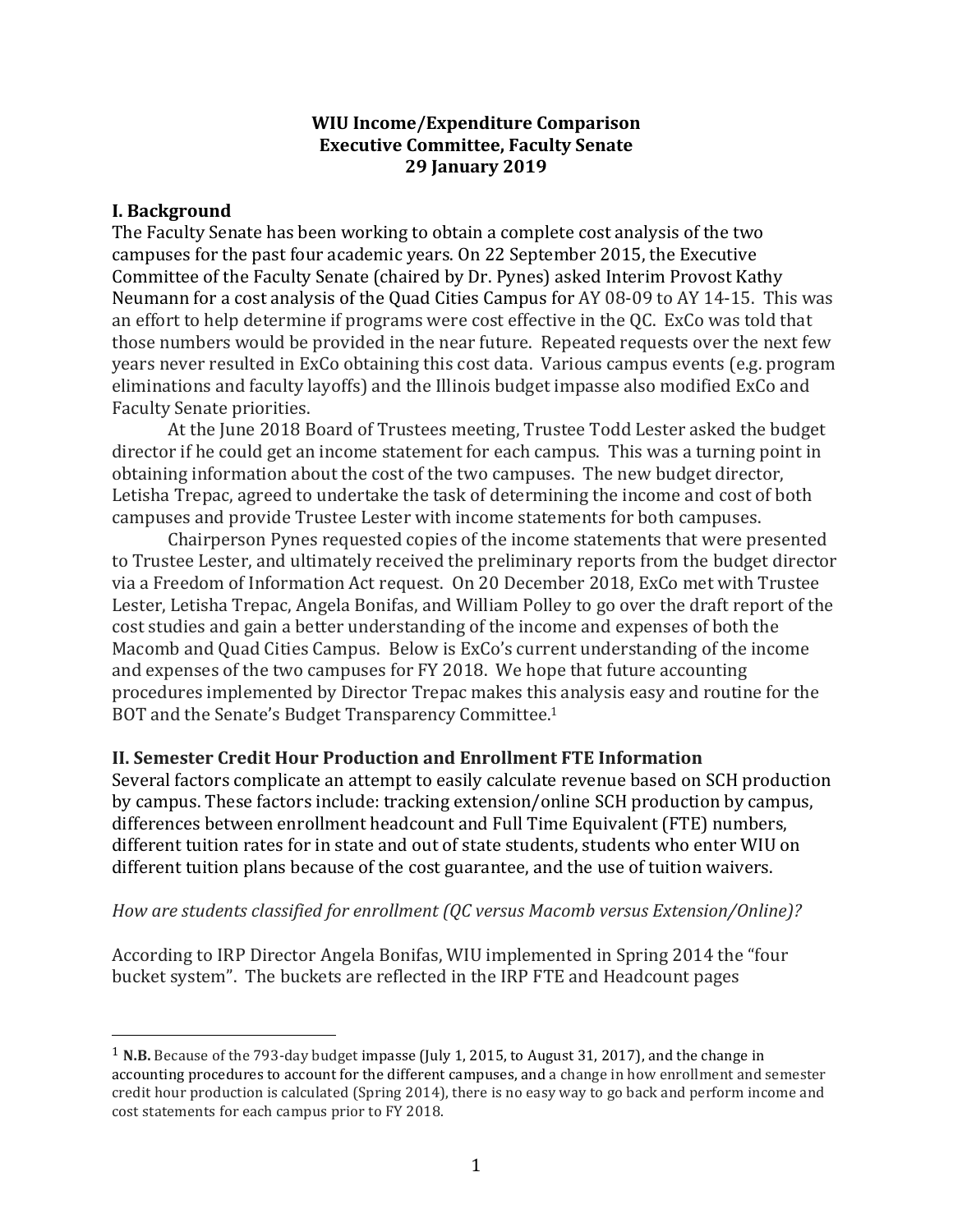< http://wiu.edu/IRP/enrollments/>:!!Macomb,!Quad!Cities,!Macomb!Extension,!and!Quad! Cities Extension. *Included as part of the appendix are the rules for determining which campus a student counts for: IRP\_Enrollment Reporting Rules - 4 bucket rules 2015.pdf* 

Examples:

 $(1)$  If a student only has Macomb On Campus hours, then the student is reported in the Macomb On Campus bucket. Same for QC.

(2) If a student has Macomb On Campus and Extension hours (no  $\overline{OC}$  hours), majority wins. For example, if the majority hours are On Campus they would be Macomb On Campus. Otherwise, if the majority is Extension then enrollment is determined based on Extension Rules.

(3) If a student has Macomb and QC On Campus hours only (no Extension), majority rules for On Campus determination and ties go to Macomb.

(4) See the appendix for all the rules.

But how are students who are taking extension classes classified?

### *The Extension Rules: From the IRP Reporting Rules Appendix*

"For students enrolled in Extension hours (i.e. Type Hours  $=$  5 Sponsored Credit or 6 Extension), beginning Spring 2014 semester, the criteria listed in  $#1$  and  $#2$  below will be used to determine each student's Macomb or Quad Cities campus. Once the Extension enrollment is distributed to a campus for the student, the majority hour enrollment campus (i.e. On Campus vs. Extension) is calculated.

(1) For new students with no WIU hours: Use undergraduate or graduate primary campus indicator from their application. This value will be an "M" or "Q". (2) WIUQC flag (50% rule). This will be set to "Y" (Yes, a WIUQC student) if a student's cumulative face-to-face WIUOC hours attempted are greater than 50.0% of all face-to-face WIU hours attempted. This flag excludes Extension hours from the calculation, and is updated on a continual basis."

See the appendix for more examples of how these rules apply.

But one final point needs to be made. Where a student is considered enrolled does not actually tell us where the SCH income is calculated. Realize that SCH production is put into three buckets: Macomb, QC, and Extension. Enrollment is not. So, it is important to realize the following at the end of the enrollment report:

"Note: Student credit hour production will follow the location of the course. If a student is enrolled in 3 hours Macomb On Campus, 3 hours Quad Cities On Campus and 3 hours Quad Cities Extension, the credit hours will flow to all three of these enrollment locations. A student's total Extension hours will be in one Extension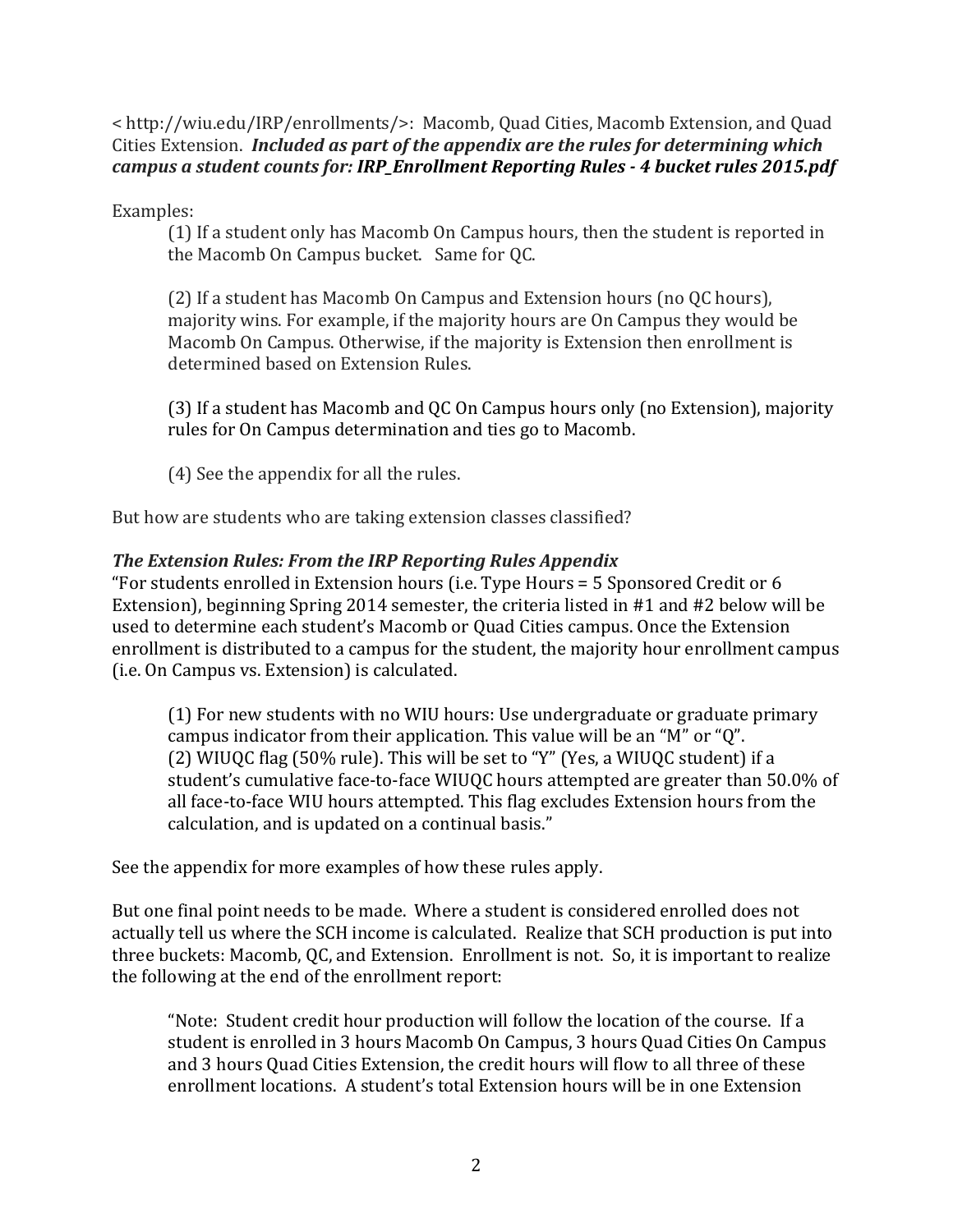location (not split between Macomb Extension/Quad Cities Extension), depending upon the campus they are counted for their current academic career/degree."

*Why do these calculations matter; and why does ExCo want to know?* 

### Several reasons:

(1) There are two kinds of reports that IRP produces: Enrollment and SCH production. One analysis is provided on the enrollment page that separates things into the four buckets: Macomb, QC, Macomb Extension, and QC Extension. The second report is the Student Credit Hour production report that only lists three categories: Macomb, Quad Cities, and Extension, what we call the 3 bucket report. And it does this SCH report for each academic department as a way to compare year over year.

(a) 4 bucket Report FTE: <http://wiu.edu/IRP/enrollments/fte.php>

(b) SCH Production (3 bucket report): <http://wiu.edu/IRP/sch/SCH\_FY18.pdf>

(2) If you want to know if a program or campus is cost effective, then you need to know (i) its income via SCH production and (ii) its cost. It is not possible for someone to quickly look at the IRP page and determine how much income the QC is producing if you look only at the QC enrollment report (SCH and enrollment are different). And it is not possible to determine the cost of the QC without the aid of the budget office properly attributing costs to each campus.

Also, the difference between the four-bucket enrollment report (a) and the overall SCH production report (b) makes it difficult to determine how much income the Quad Cities produces. Efforts to account for the level of income produced by the Quad Cities campus must factor the cost of its SCH delivery into the overall assessment of its SCH production. In other words, simply looking at the QC enrollment is highly misleading because the SCH report isn't split out by campus.

(3) When ExCo asked Angela Bonifas about the two types of "bucket" reports, (where one divided the campus extension classes and one did not) she gave the following cogent answer:

My conclusion is that it is complicated and not just an artifact of the reports. It is difficult to tie extension courses/SCH generation to a specific campus (i.e., Macomb vs. Quad Cities). We have other sites offering the extension courses, we have CODEC sending and receiving sites, we have faculty from Macomb teaching QC and QC teaching Macomb, etc. SCH generation is tied to the course and department (by student level i.e., lower or upper division). We have course section coding that identifies whether a course is offered at Macomb, Quad Cities, or Extension locations. That is my official answer.

Realize that the 4-bucket report is about enrollment calculations while the other report is about SCH production.

(4) Finally, according to Angela Bonifas, the conservative estimates for FY 2018 is that Macomb is responsible for 76% of the WIU extension SCH production and the Quad Cities is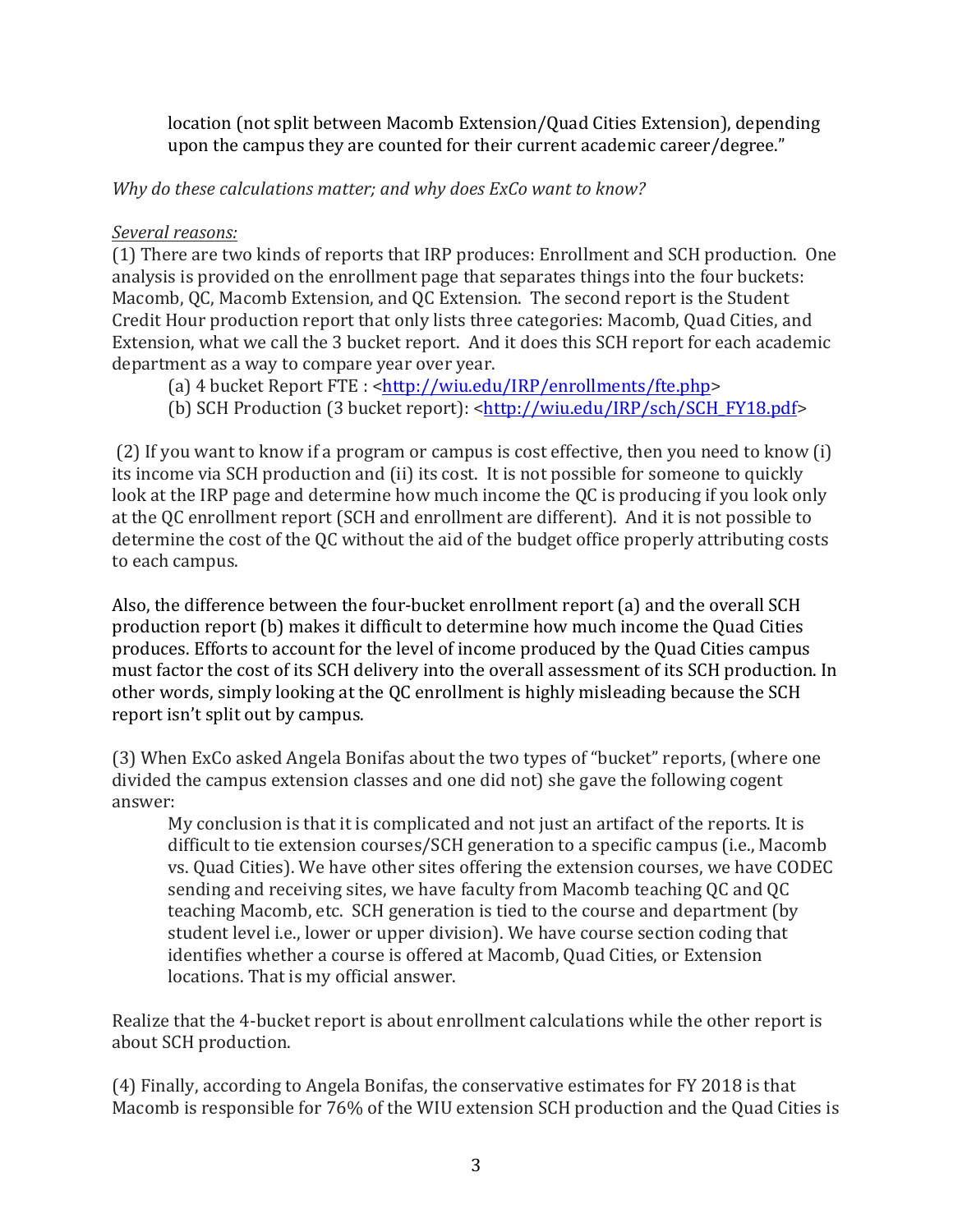responsible for 24% of WIU extension SCH production. The following chart is from AIMS that Bonifas used to calculate the extension SCH split between campuses. (*ExCo is still seeking further explanations on how these calculations are made.)* 

| $\overline{\phantom{a}}$   |          |         |          |            |                 |                                            |
|----------------------------|----------|---------|----------|------------|-----------------|--------------------------------------------|
|                            | Summer17 | Fall17  | Spring18 | FY18 Total | % of FY18 Total |                                            |
| Macomb                     | 6.634    | 95.575  | 83,552   | 185,761    | 77%             |                                            |
| Macomb Extension           | 7.725    | 11.570  | 12.716   | 32.011     | 13%             |                                            |
| Quad Cities                | 935      | 7.164   | 6.524    | 14,623     | 6%              |                                            |
| Quad Cities Extension      | 2,153    | 4,236   | 3,835    | 10.224     | 4%              |                                            |
| Total                      | 17,447   | 118,545 | 106,627  | 242,619    | 100%            |                                            |
| <b>Total Extension SCH</b> | 9.878    | 15,806  | 16.551   | 42.235     |                 | 17% of total SCH generated (42,235/24,269) |
| Macomb Extension           | 7.725    | 11.570  | 12.716   | 32,011     |                 | 76% of extension SCH generated             |

Student Credit Hour Production (10th Day 602 Reports from AIMS)

Quad Cities Extension 2,153 4,236 3,835 10,224 24% of extension SCH generated **When you look at the overall breakdown of SCH production, Macomb is responsible** for roughly 92% of SCH production with the QC campus responsible for roughly 8% of the SCH production. Further, the fact that we calculate enrollment numbers differently from SCH production complicates the ability for someone to fully

#### **understand the budget.**

Just consider if you looked at the headcount enrollment numbers (often the only thing the WIU admin makes public statements about) for each campus from the Fall of 2018, the QC campus: Macomb (6296), Macomb Extension (939), QC (792), and QC extension (475).

Macomb produces  $85\%$  of the headcount (74% and  $11\%$  on campus and extension) and the QC produces 15% (roughly 9.5% and 5.5% on campus and extension). So headcount enrollment numbers make the QC appear to be far more productive than its SCH numbers bear out. This is why Trustee Lester and other thought the QC campus was more productive than it actually is. For example the FTE of the QC campus in person was  $473!$ 

### **III. The WIU Budget, Revenue and Expense Reports by campus for Trustee Lester**

Chairperson Pynes submitted a FOIA request for the report that was submitted to Trustee Lester by Letisha Trepac. He learned of the report only after obtaining the "Board Tracking" Document" via a FOIA request that stemmed from the release of the closed session verbatim recordings from the 28 June 2018 BOT closed session meeting. Prior to this, Chairperson Pynes and ExCo were told by Interim Provost Neumann on several occasions that the report was being created and had not been given to Trustee Lester.

University Attorney Liz Duvall asked Chairperson Pynes to not make the "incomplete" draft report publicly available because the report was never completed. So ExCo will honor that request. ExCo does, however, feel that a report that broadly summarizes the conclusions to be drawn from the 20 December 2018 meeting should be made available to the Faculty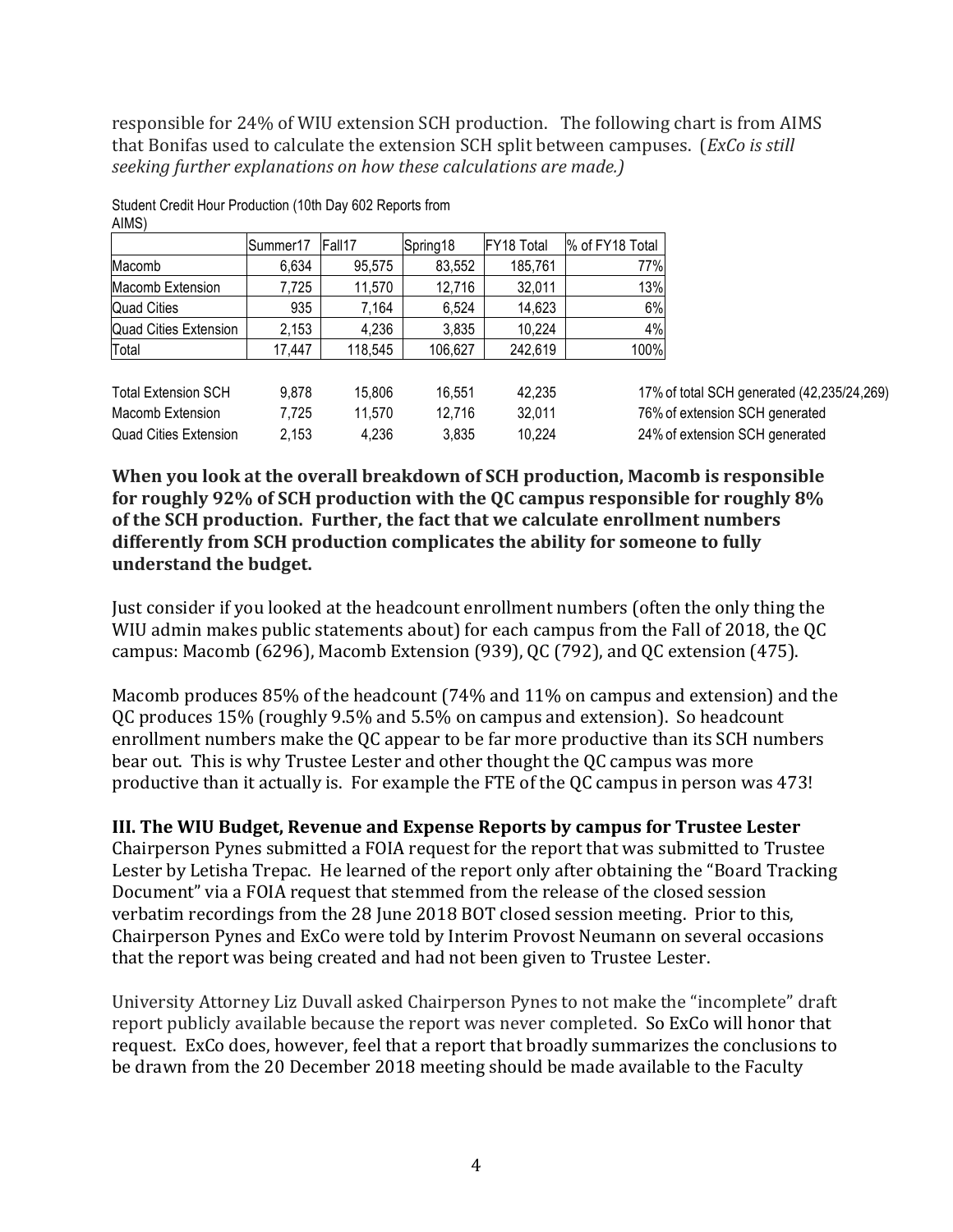Senate to contribute to the current discussion of WIU's budget issues. We will include three summary pages of data from the report given to Trustee Lester and ExCO.

Furthermore, ExCo believes this is an argument for the administration to hasten its cost analysis. What is being shared in this document is a small part of the report that is relevant to any discussion of budget allocations going forward. We encourage the administration to complete the report and release the results to ExCo and relevant constituencies as soon as feasible, especially given the goal of Spring 2019 expenditure reductions of \$5 million and planned budget reductions of \$21 million in AY 19-20.

### **Budget Assumptions:**

The WIU appropriated budget has never been split into a Quad Cities appropriation and a Macomb appropriation. Letisha Trepac, Angela Bonifas, and Trustee Lester independently of each other and with separate methods each determined that 8% of the state appropriated dollars should be applied to the OC with the other 92% being applied to the Macomb campus. This is one of the budget assumptions that governs the attached figures.

#### *Budget Analysis:*

There are three pots of money that are factored into the analysis: (a) state appropriated, (b) university income fund, and  $(c)$  non-appropriated funds. There are also related costs with each of those funds. So the expenses are divided out in the most relevant way the budget director could. There are also cost shifts from the Macomb to the QC campus for a variety of costs. The budget director has undertaken a new method of placing costs in the relevant place and apportioning costs appropriately. This will be the new standard practice. ExCo has seen some of how that works in part. (See attached budget sheets, both a one-page summary and a three-page summary.)

#### **Macomb FY 2018:**

Taking (a) and (b) together with expenses, Macomb campus deficit spent:  $$1,711,354$ . Taking all of (a), (b), and (c) with expenses, Macomb campus had a surplus of: \$274,729.

### **Quad Cities FY 2018:**

Taking (a) and (b) together with expenses, the QC campus deficit spent:  $$1,818,353$ . Taking all of (a), (b), and (c) with expenses, the QC campus deficit spent:  $$1,457,469$ .

### **WIU FY 2018:**

Taking (a) and (b) together with expenses, WIU deficit spent: \$3,529,707. Taking all of (a), (b), and (c) with expenses, WIU deficit spent:  $$1,182,741$ .

### *Two ways to look at the numbers:*

*Way 1: Tuition and State Appropriations Only* If you look at just (a) and (b) with relevant expenses, then: Macomb lost, \$1,711,354 and The QC lost, \$1,818,353.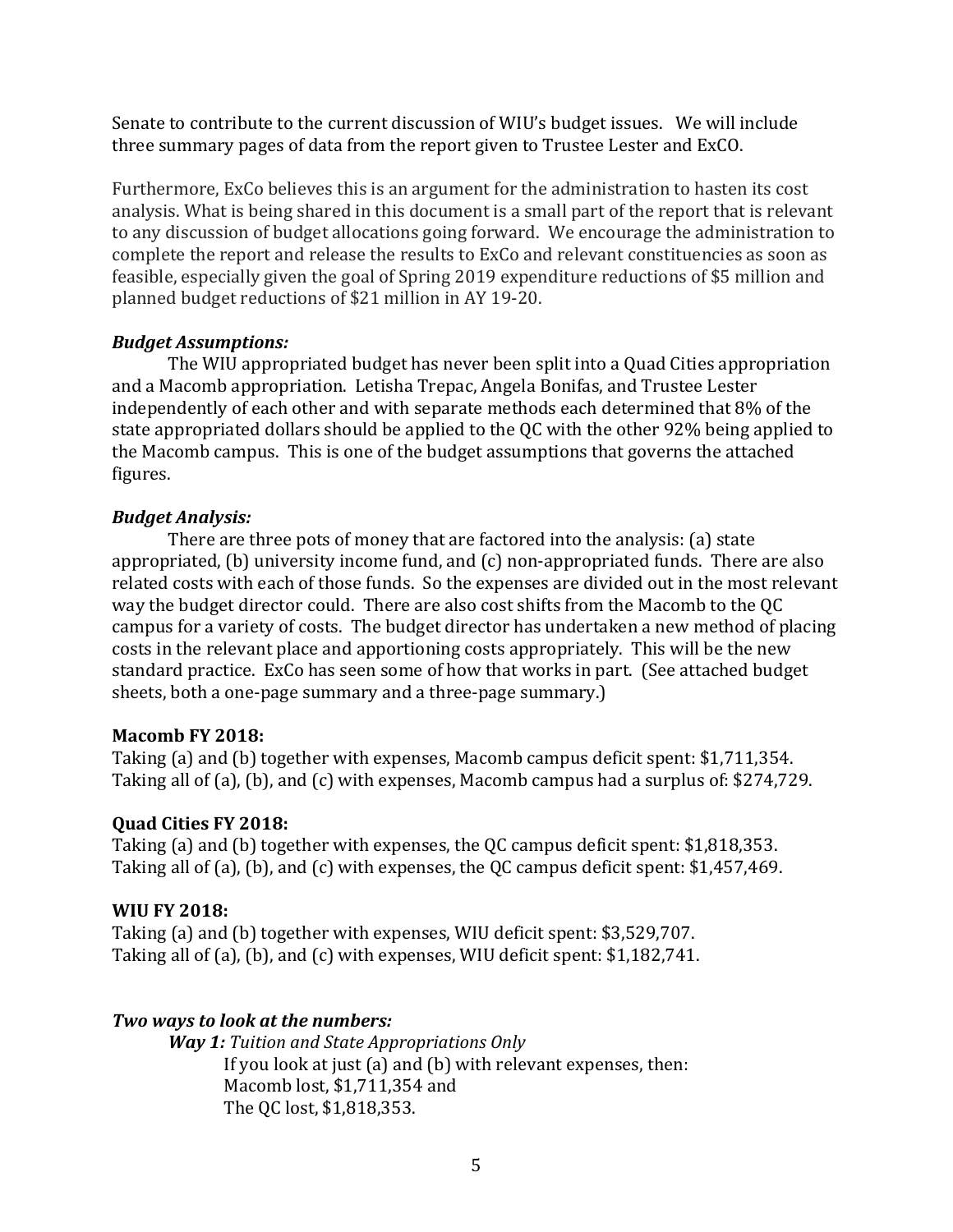*But if you realize that the QC is only 8% of the SCH production at WIU, that means the Quad Cities campus is losing money at a rate 12 times that of the Macomb campus.* 

*Way 2: Tuition, State Appropriations, and Non-appropriated funds* If you consider all income and expenses (a), (b), and  $(c)$ , then: Macomb had a surplus of, \$274,729, and The Quad Cities had a deficit of, \$1,457,469.

*For way 2, the QC Campus is responsible for 123% of the WIU Deficit.* 

## **IV.** Thinking Like the BOT?

Trustee Lester should be lauded for his demanding of the income and expense reports by campuses. This is something faculty members have been asking for since at least Fall 2015. But as startling as the QC losing money 12 times as fast as the Macomb campus and being responsible for 123% of WIU's total losses is, that the QC campus hasn't been evaluated in the same way as other programs, which is curious. Here is a simple SCH analysis that can be done thanks to this FY 2018 chart from IRP. It's not perfect because we know that the Quad Cities is responsible for about 23% of the extension classes, but a simple SCH analysis should bring into focus the 8% number that has been elusive to determine.

This is the FY 2018 SCH production table from IRP: http://wiu.edu/IRP/sch/SCH\_FY18.pdf

# *The QC in-person SCH production was: 14,644 hours*

Two departments have more SCH production in Macomb that the entire QC campus<sup>2</sup>: LEJA Macomb: 19,673 Mathematics and Philosophy Macomb: 15, 315

Three colleges have online SCH production very close to what the QC campus in-person is: CAS: 12,795 CBT: 13.966 COEHS: 12,372

For example, a *Third Way* to evaluate these programs in a simple way, ignoring cost shift and just looking at the magnitude of the income against budget expenses, one could easily generate a common SCH income figure by taking total tuition income and dividing by total SCH.

WIU tuition income: \$70,843,574 WIU SCH production: \$242,091 For an average SCH income is: \$292.63

!!!!!!!!!!!!!!!!!!!!!!!!!!!!!!!!!!!!!!!!!!!!!!!!!!!!!!!

 $2$  Note that according to the appropriated budget, found here:

http://www.wiu.edu/Budget/budget\_pdfs/FY19%20Appropriated%20IB.pdf, LEJA had a total budget of 1,757,624 (16,189 operating and the balance personal services). This is significantly lower than the totals for the QC Campus under both evaluations.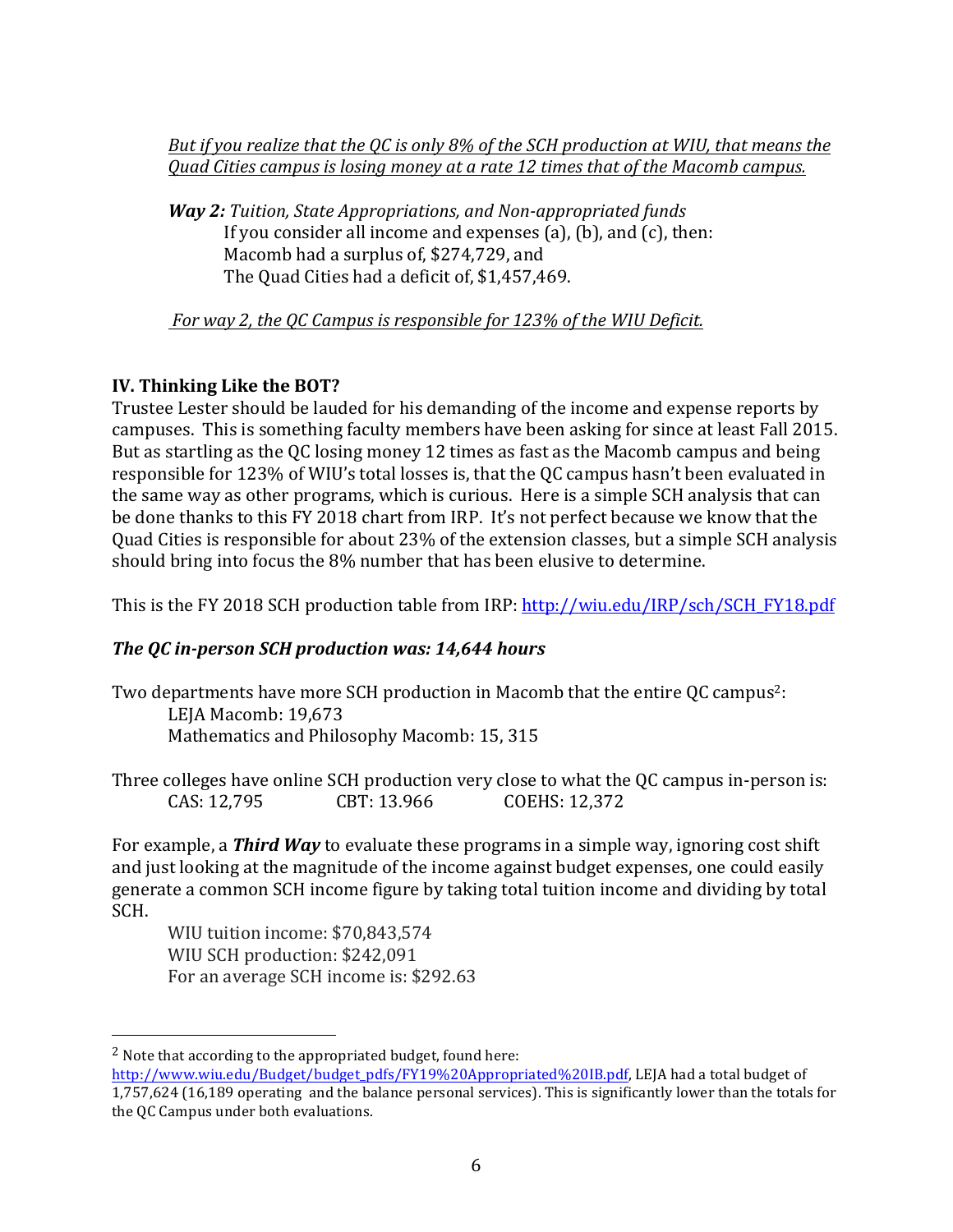LEJA had 19,673 Macomb SCH for:  $$5,756,909$  against a 1,757,624 total budget line. The QC in person SCH was 14, 644 for: \$4,285,273 of income on \$11,044,020.

ExCo could continue to generate these analyses, but at this point, we won't. We can only imagine what would happen to a single department if it were losing money at the rate the QC is  $(12x)$  or if it were responsible for  $123%$  of the total campus losses. There is no APER committee for campuses, but we suggest that we think of the QC Campus as its own program, and it must be evaluated properly. This is a first step in the right direction.

### **V.** Conclusion

The Macomb campus has been subsidizing the Quad Cities campus for the past decade. Such a diversion of funds may have been a worthwhile venture in better times, but at this point, it is imperative the WIU administration evaluate the extent to which the Quad Cities enterprise is undermining the long-term viability of Western Illinois University.

ExCo concludes that the QC Campus **MUST** be evaluated. The State of Illinois built the QC campus but has never provided funding to grow, support, and maintain it.<sup>3</sup> Instead the WIU administration has taken from the Macomb campus to support a campus (dare we say program) that has thus far not lived up to expectations and is threatening the long-term viability of WIU. If there are going to be program eliminations at WIU, then the QC is one that has to be considered at the top of the list as failing due to lack of support from the State of Illinois. Its failure and the lack of recognizing the failure has to rest on the shoulders of the WIU Administration, particularly, Drs. Thomas, Rives, Neumann and former budget director Matt Bierman.

Finally, ExCo would like to thank the fine work of Letisha Trepac and Angela Bonifas for producing reports that get to the heart of the financial health of WIU. We also appreciate Trustee Lester for taking the time to meet with ExCo to discuss these delicate matters.

### **Appendices:**

!!!!!!!!!!!!!!!!!!!!!!!!!!!!!!!!!!!!!!!!!!!!!!!!!!!!!!!

Page 8-9: IRP\_Enrollment Reporting Rules - 4 bucket rules 2015.pdf Page 10-11: SCH 3 way by departments FY2018.pdf Page 12: All Funds Mac OC WIU 1-pager.pdf Page 13-15: All Funds Mac OC WIU 1-pager

<sup>&</sup>lt;sup>3</sup> In essence, the guiding principle behind WIU-QC is reminiscent of the 1989 film *Field of Dreams* in which an Iowa farmer is driven to build a baseball diamond in the middle of a cornfield after a mystical voice convinces him, "if you build it he will come." This same fantastical "logic" has been used to justify the development of WIU's Riverfront campus. Literally. As Janet Mathis, Executive Director of Renew Moline, explained to reporters following the grand opening of the Phase II complex in September 2014: "You know how it is: build it, and they will come. We've got it built now. We're getting to the 'they will come' part of it." -- Scott W. Palmer (Former WIU Professor of History). 9 February 2015 and given to Provost Neumann, Faculty Senate, and the BOT. "WIU Riverfront Campus Sparks Economic Development." WQAD 8: Quad Cities. September 24, 2014. <http://wqad.com/2014/09/24/wiu-riverfront-campus-sparks-economic-development/>Last accessed 8 February 2015.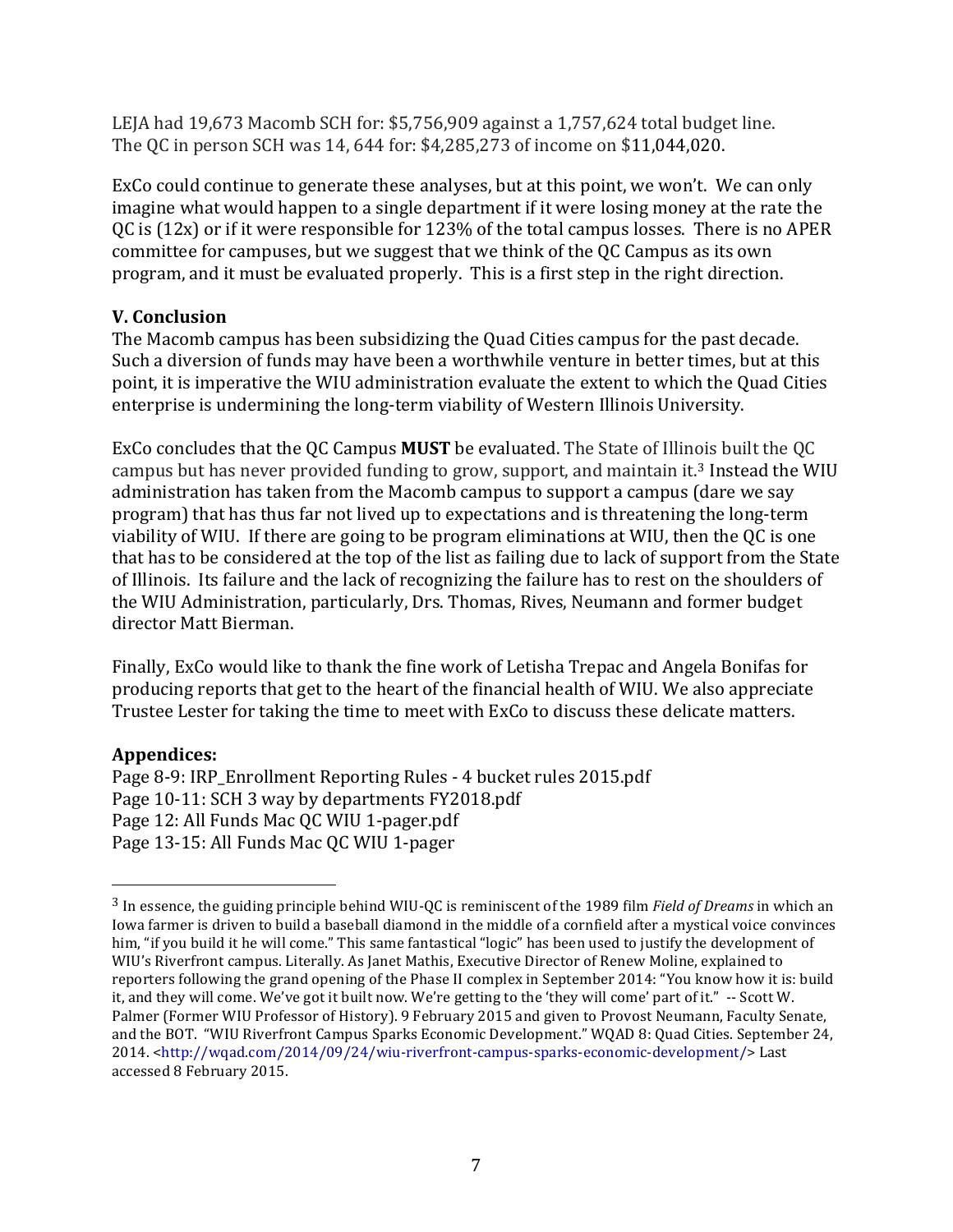#### Enrollment Reporting "Rules" – Four Bucket System **updated)Spring)2015**

1. If a student only has Macomb hours then student is Macomb On Campus.

2. If a student only has Quad Cities hours then student is Quad Cities On Campus.

3. If a student has Macomb and QC On Campus hours only (no Extension), majority rules for On Campus determination and ties go to Macomb.

4. If a student has Macomb On Campus and Extension hours (no QC), majority wins and if the majority is Extension then enrollment is determined based on Extension Rules noted below; otherwise student would be Macomb On Campus.

5. If a student has QC On Campus and Extension hours (no Macomb), majority wins and if the majority is Extension then enrollment is determined based on Extension Rules noted below; otherwise student would be QC On Campus.

6. If the student has Macomb, QC, and Extension hours, majority of hours determines the campus location based on Extension Rules noted below.

7. If the student has Extension hours exclusively, then enrollment is determined based on Extension Rules noted below.

#### Extension Rules:#

For students enrolled in Extension hours (i.e. Type Hours = 5 Sponsored Credit or 6 Extension), beginning Spring 2014 semester, the criteria listed in #1 and #2 below will be used to determine each student's Macomb or Quad Cities campus. Once the Extension enrollment is distributed to a campus for the student, the majority hour enrollment campus (i.e. On Campus vs. Extension) is calculated.

- 1. For new students with no WIU hours: Use undergraduate or graduate primary campus indicator from their application. This value will be an "M" or " $Q$ ".
- 2. WIUQC flag (50% rule). This will be set to "Y" (Yes, a WIUQC student) if a student's cumulative face-to-face WIUQC hours attempted are greater than 50.0% of all face-to-face WIU hours attempted. This flag excludes Extension hours from the calculation, and is updated on a continual basis.

Tie Rules:

Macomb vs. QC - Ties go to Macomb On Campus vs. Extension - Ties go to On Campus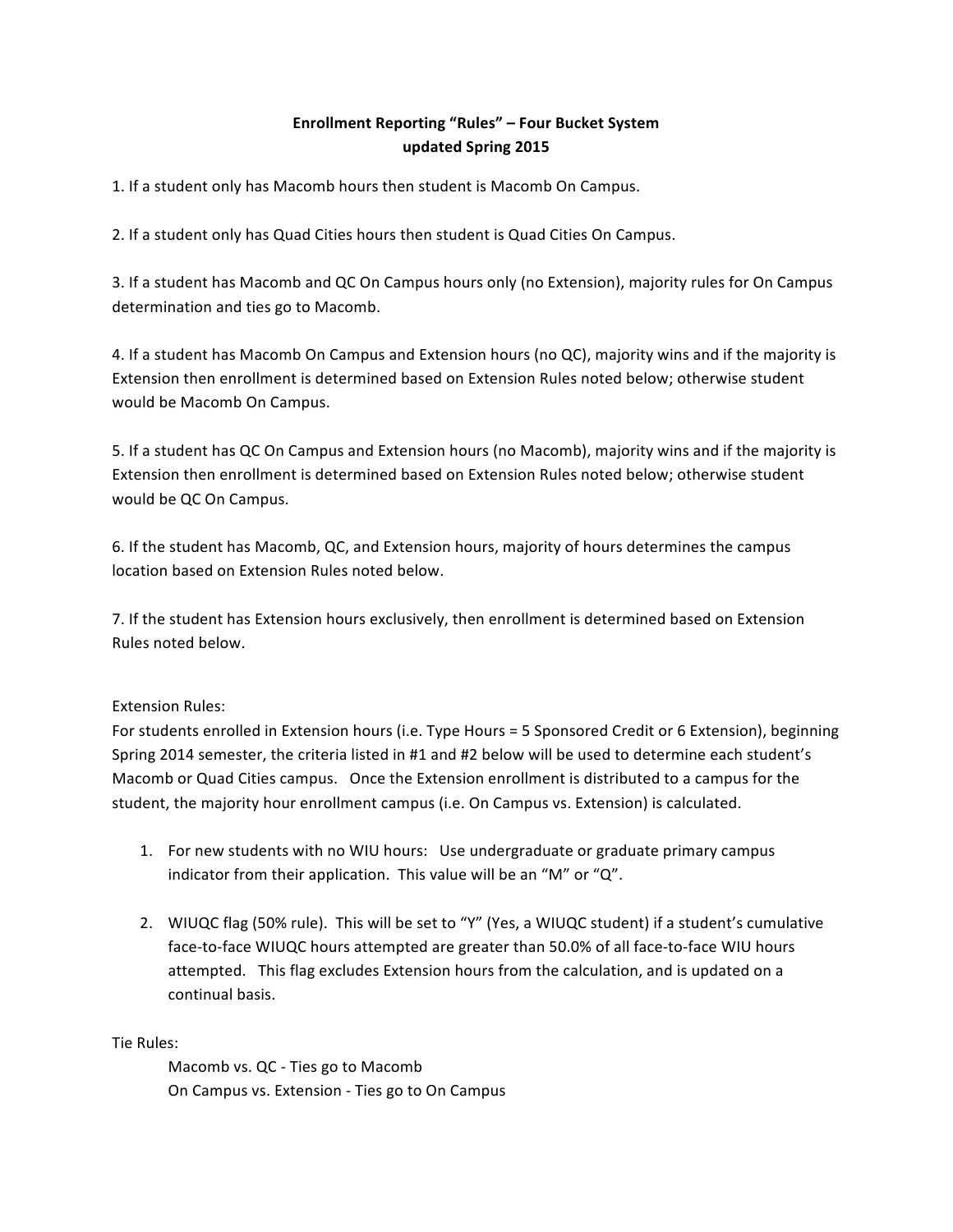#### **Extension Examples:**

- 1. New student currently enrolled in 3 Extension hours, with 0 cumulative WIU hours attempted and Quad Cities Campus indicated from application will be counted as Quad Cities Extension.
- 2. Student currently enrolled in 3 Extension hours and 3 Macomb On Campus hours will be counted as Macomb On Campus, due to tie rule.
- 3. Student currently enrolled in 6 Quad Cities On Campus hours and 3 Extension hours will be counted as Quad Cities On Campus.
- 4. Student currently enrolled in 6 Extension hours and 3 Macomb On Campus hours with WIUQC flag set to "Y" will be counted as Quad Cities Extension.
- 5. Student currently enrolled in 3 Quad Cities On Campus hours, 2 Extension hours, and 1 Macomb On Campus hour with the WIUQC flag set to "N" will be counted as Macomb Extension. Reason: The Extension hours would be grouped with Macomb in order to determine if majority hours are Macomb or Quad Cities (ties go to Macomb), then, since Extension hours are greater than Macomb On Campus hours, the student is counted as Macomb Extension.
- 6. Student currently enrolled in 3 Quad Cities On Campus hours, 3 Extension hours, and 3 Macomb On Campus hours with the WIUQC flag set to "Y" will be counted QC On Campus. Reason: The Extension hours are added to the Quad Cities hours to determine if majority hours are Macomb or Quad Cities. Quad Cities hours are greater. Since QC On Campus hours equal QC Extension hours and On Campus wins a tie, the student is counted as QC On Campus.

Note: Student credit hour production will follow the location of the course. If a student is enrolled in 3 hours Macomb On Campus, 3 hours Quad Cities On Campus and 3 hours Quad Cities Extension, the credit hours will flow to all three of these enrollment locations. A student's total Extension hours will be in one Extension location (not split between Macomb Extension/Quad Cities Extension), depending upon the campus they are counted for their current academic career/degree.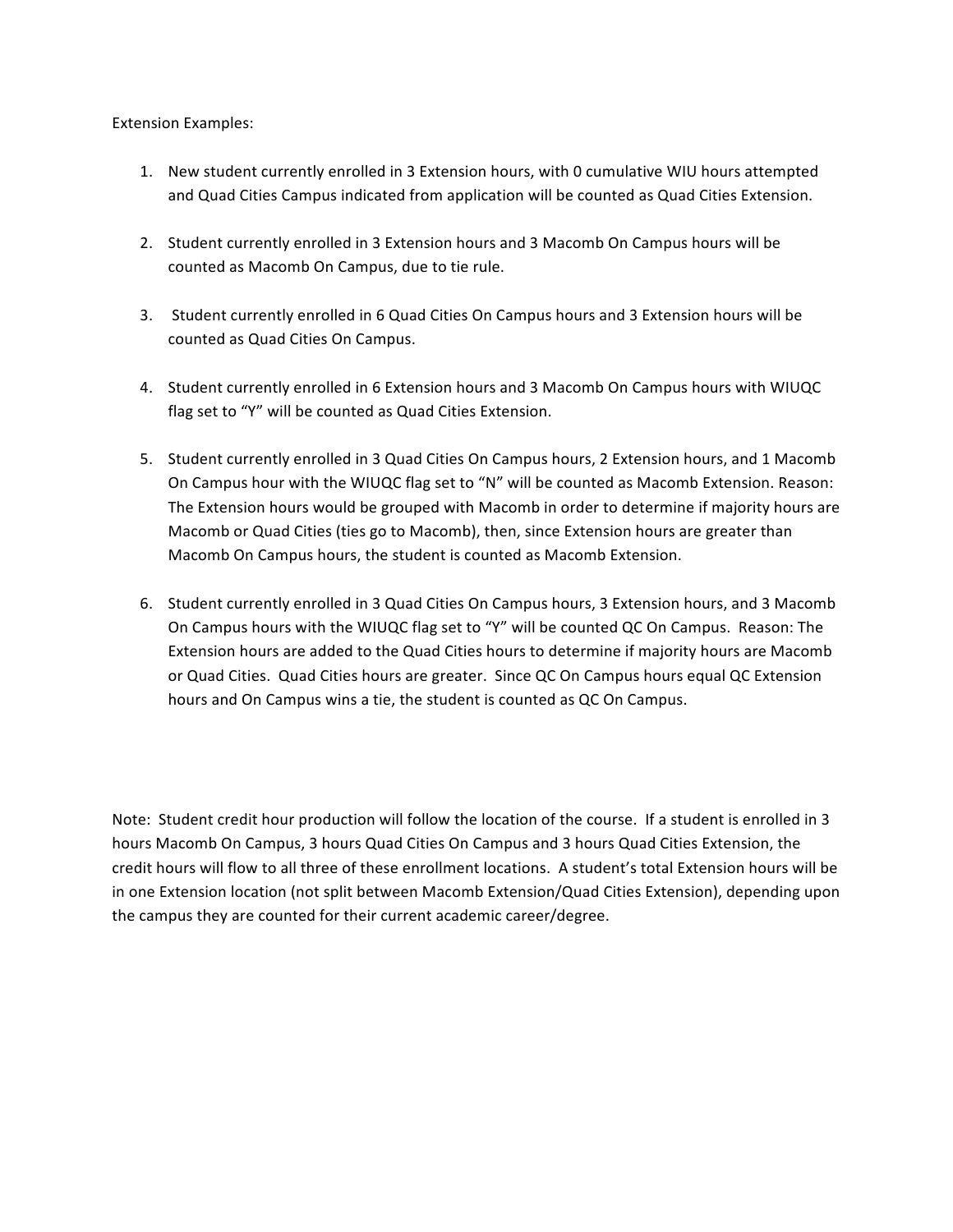#### **TABLE 1. COMPARISON OF TOTAL STUDENT CREDIT HOUR PRODUCTION, FY2017/FY2018**

|                                                    |               |                       | FY2017           |              | FY2018        |                          |                  |              |                       |
|----------------------------------------------------|---------------|-----------------------|------------------|--------------|---------------|--------------------------|------------------|--------------|-----------------------|
| <b>COLLEGE AND DEPARTMENT</b>                      | <b>MACOMB</b> | QUAD<br><b>CITIES</b> | <b>EXTENSION</b> | <b>TOTAL</b> | <b>MACOMB</b> | QUAD<br><b>CITIES</b>    | <b>EXTENSION</b> | <b>TOTAL</b> | % CHANGE<br>2017-2018 |
| <b>ARTS AND SCIENCES</b>                           | 85.641        | 3.133                 | 12,616           | 101.390      | 76.043        | 2.695                    | 12.795           | 91.533       | (9.72)                |
| African-American Studies**                         | 1.533         | $\overline{a}$        | 219              | 1.752        |               |                          |                  |              |                       |
| <b>Biological Sciences</b>                         | 10.589        | 318                   | 145              | 11.052       | 10.021        | 256                      | 149              | 10.426       | (5.66)                |
| Chemistry                                          | 6.006         | $\sim$                | 78               | 6.084        | 5.743         | $\overline{a}$           | 21               | 5.764        | (5.26)                |
| English                                            | 10.092        | 931                   | 1.083            | 12.106       | 9.604         | 749                      | 1.104            | 11,457       | (5.36)                |
| Foreign Language & Literature                      | 2.137         | 24                    | 593              | 2.754        | 1,946         | 39                       | 263              | 2.248        | (18.37)               |
| Geography, GIS & Meteorology                       | 2.848         | 141                   | 1,898            | 4,887        | 2,258         | 148                      | 2.195            | 4,601        | (5.85)                |
| Geology                                            | 2.174         |                       | 411              | 2.585        | 1.682         |                          | 318              | 2.000        | (22.63)               |
| History                                            | 3.297         | 99                    | 1,083            | 4,479        | 2.799         | 99                       | 669              | 3.567        | (20.36)               |
| Liberal Arts and Sciences**                        |               | ÷,                    |                  |              | 2.527         | 102                      | 1.578            | 4.207        |                       |
| Mathematics and Philosophy**                       | 15.486        | 439                   | 147              | 16.072       | 15.315        | 454                      | 513              | 16,282       | 1.31                  |
| School of Nursing                                  | 1.745         | $\overline{a}$        | 434              | 2.179        | 1.686         | ÷,                       | 384              | 2,070        | (5.00)                |
| Philosophy & Religious Studies**                   | 2.741         | 15                    | 607              | 3.363        |               |                          |                  |              |                       |
| Physics                                            | 3.385         | 161                   | 297              | 3,843        | 2.834         | 170                      | 270              | 3.274        | (14.81)               |
| <b>Political Science</b>                           | 3.807         | $\overline{a}$        | 889              | 4.696        | 3.104         | 39                       | 765              | 3.908        | (16.78)               |
| Psychology                                         | 9.950         | 483                   | 2.320            | 12.753       | 9.593         | 303                      | 2.571            | 12.467       | (2.24)                |
| Sociology & Anthropology                           | 8.597         | 465                   | 1.724            | 10.786       | 6,931         | 336                      | 1.995            | 9.262        | (14.13)               |
| Women's Studies**                                  | 1,254         | 57                    | 688              | 1,999        |               |                          |                  |              |                       |
| <b>BUSINESS &amp; TECHNOLOGY</b>                   | 37,202        | 6,768                 | 14,970           | 58,940       | 33,903        | 5.504                    | 13,966           | 53,373       | (9.45)                |
| Accounting & Finance                               | 5,388         | 1,344                 | 2.377            | 9.109        | 5.033         | 1.119                    | 2.564            | 8,716        | (4.31)                |
| School of Agriculture                              | 6.220         |                       | 150              | 6,370        | 5,743         |                          | 102              | 5,845        | (8.24)                |
| <b>School of Computer Sciences</b>                 | 7.939         | 366                   | 4.110            | 12.415       | 7.277         | 375                      | 3.579            | 11.231       | (9.54)                |
| Economics & Decision Sciences                      | 4.203         | 426                   | 2,553            | 7.182        | 3.397         | 288                      | 2.409            | 6.094        | (15.15)               |
| School of Engineering                              | 51            | 1.392                 |                  | 1.443        | 18            | 1.082                    |                  | 1.100        | (23.77)               |
| Engineering Technology*                            | 5.109         | 327                   | 1,131            | 6,567        | 4,491         | 444                      | 1.153            | 6,088        | (7.29)                |
| Management & Marketing                             | 8,292         | 2,913                 | 4,649            | 15,854       | 7,944         | 2,196                    | 4,159            | 14,299       | (9.81)                |
| <b>EDUCATION &amp; HUMAN SERVICES</b>              | 56,437        | 4.904                 | 12,215           | 73,556       | 51.080        | 4.851                    | 12,372           | 68.303       | (7.14)                |
| <b>Counselor Education</b>                         |               | 804                   | 401              | 1,205        |               | 729                      | 483              | 1.212        | 0.58                  |
| Curriculum & Instruction                           | 2.377         | 546                   | 2,531            | 5,454        | 2.283         | 631                      | 1,978            | 4.892        | (10.30)               |
| Dietetics, Fashion Merchandising & Hospitality     | 4.514         | 12                    | 1.713            | 6.239        | 3.920         | 9                        | 1.343            | 5.272        | (15.50)               |
| <b>Educational Studies</b>                         | 4.330         | 1.851                 | 2,541            | 8.722        | 4,255         | 1.969                    | 2.320            | 8.544        | (2.04)                |
| Health Sciences & Social Work                      | 8,728         | 134                   | 1,366            | 10,228       | 7,805         | 162                      | 1,485            | 9,452        | (7.59)                |
| Instructional Design & Technology*                 |               | $\overline{a}$        |                  |              |               | ÷,                       | $\overline{a}$   |              |                       |
| Kinesiology                                        | 10.015        | 15                    | 254              | 10,284       | 8,675         |                          | 215              | 8,890        | (13.56)               |
| School of Law Enforcement & Justice Administration | 21.067        | 861                   | 1.926            | 23.854       | 19.673        | 756                      | 3.130            | 23.559       | (1.24)                |
| Military Science <sup>^</sup>                      | 614           |                       |                  | 614          | 510           |                          |                  | 510          | (16.94)               |
| Recreation, Park & Tourism Administration          | 5,406         | 681                   | 1,483            | 7,570        | 4,469         | 595                      | 1,418            | 6,482        | (14.37)               |
| <b>FINE ARTS &amp; COMMUNICATION</b>               | 27,663        | 1,530                 | 2,975            | 32,168       | 24,405        | 1,594                    | 2,883            | 28,882       | (10.22)               |
| Art                                                | 3,496         | 93                    | 735              | 4,324        | 3,379         | 69                       | 804              | 4,252        | (1.67)                |
| Broadcasting & Journalism                          | 3,222         | $\overline{a}$        | 381              | 3,603        | 3,072         | $\overline{a}$           | 411              | 3,483        | (3.33)                |
| Communication                                      | 7.251         | 906                   | 1,410            | 9.567        | 6,890         | 909                      | 1,233            | 9.032        | (5.59)                |
| Communication Sciences & Disorders                 | 2.359         |                       |                  | 2,359        | 1,952         | $\overline{\phantom{a}}$ |                  | 1.952        | (17.25)               |
| <b>Museum Studies</b>                              |               | 486                   | 15               | 501          |               | 571                      | 12               | 583          | 16.37                 |
| School of Music                                    | 6,568         | 45                    | 381              | 6,994        | 5,898         | 45                       | 423              | 6,366        | (8.98)                |
| Theatre and Dance                                  | 4,767         |                       | 53               | 4,820        | 3,214         |                          |                  | 3,214        | (33.32)               |
| <b>TOTALS</b>                                      | 206.943       | 16,335                | 42.776           | 266.054      | 185.431       | 14.644                   | 42.016           | 242.091      | (9.01)                |

^Student Credit Hour data reported but not included in totals.

NOTE: Percentages may not add to total due to rounding. Excludes Sponsored credit courses: Summer 2016: 147 in Educational Studies. Total = 147<br>Summer 2017: 141 in Educational Studies: Total = 141<br>Fall 2016: 126 in ElS; 145 in EDL. Total = 271<br>Fall 2017: 108 in Educational Studies. Total = 271<br>Spring 2017: 218 i Spring 2017: 218 in Educational Studies. Total = 218<br>Spring 2018: 108 in Educational Studies

\*Department changes: FY17 - IDT moved from COEHS to ET in CBT. \*\*FY18 - Af Am St, Relig St, Women's St merged under LAS; Philosophy merged with Math.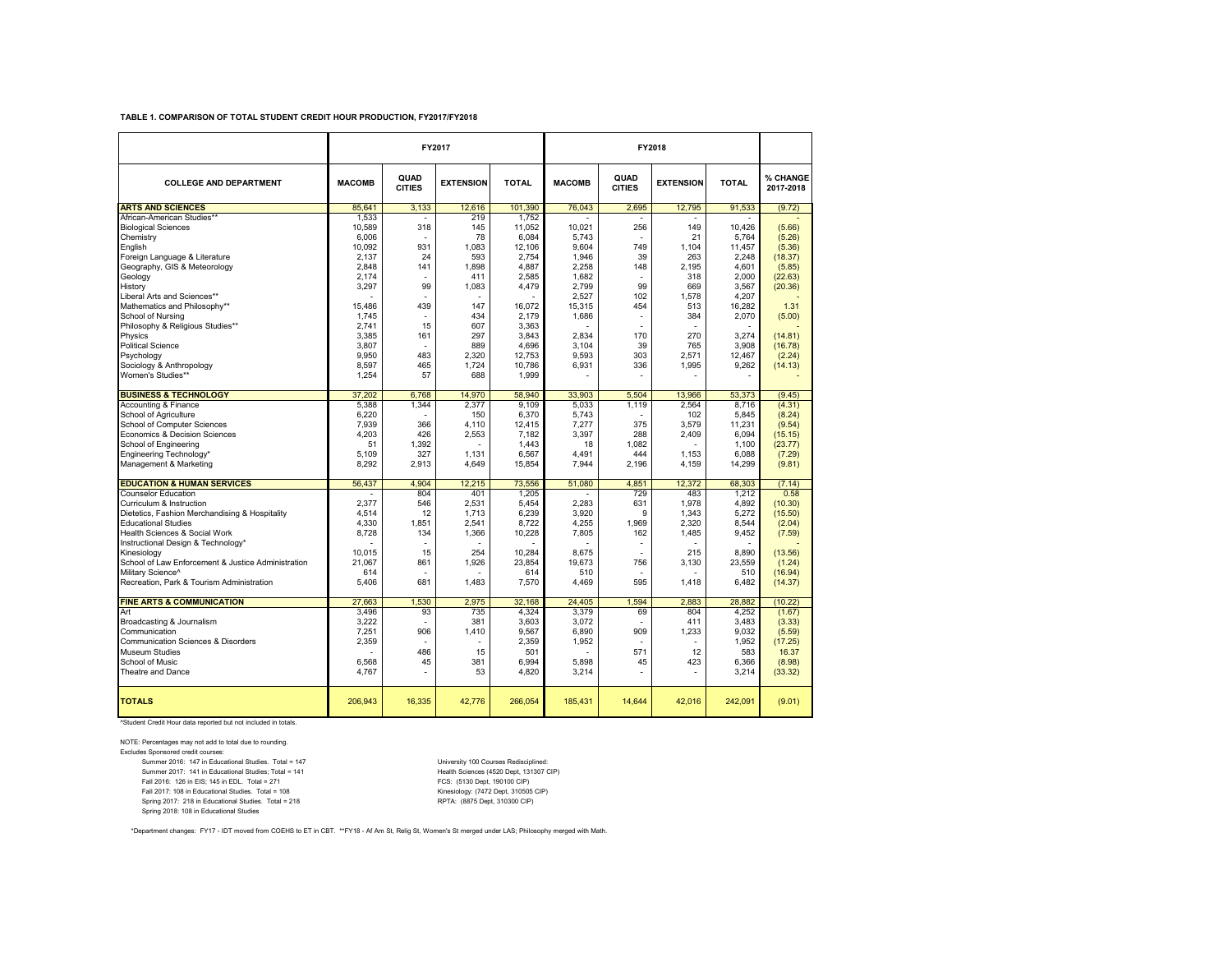#### **TABLE 2. COMPARISON OF STUDENT CREDIT HOURS PRODUCED BY STUDENT LEVEL, FISCAL YEARS 2017 AND 2018**

|                                                    |        | LOWER DIVISION |                       |         | <b>UPPER DIVISION</b>    |                       | <b>GRAD</b>    | <b>GRAD</b>    |                       |        | <b>GRAD II</b> |                          |         | <b>GRAND TOTAL</b> |                       |
|----------------------------------------------------|--------|----------------|-----------------------|---------|--------------------------|-----------------------|----------------|----------------|-----------------------|--------|----------------|--------------------------|---------|--------------------|-----------------------|
| COLLEGE AND DEPARTMENT                             | 2017   | 2018           | % Change<br>2017-2018 | 2017    | 2018                     | % Change<br>2017-2018 | 2017           | 2018           | % Change<br>2017-2018 | 2017   | 2018           | % Change<br>2017-2018    | 2017    | 2018               | % Change<br>2017-2018 |
| <b>ARTS &amp; SCIENCES</b>                         | 54.089 | 45,590         | (15.71)               | 41.147  | 40.186                   | (2.34)                | 6,024          | 5.649          | (6.23)                | 130    | 108            | (16.92)                  | 101.390 | 91,533             | (9.72)                |
| African-American Studies**                         | 1.011  |                |                       | 732     | $\overline{\phantom{a}}$ |                       | 9              |                |                       |        | $\overline{a}$ |                          | 1,752   |                    | (100.00)              |
| <b>Biological Sciences</b>                         | 5,741  | 4,943          | (13.90)               | 3,981   | 4,306                    | 8.16                  | 1,224          | 1.069          | (12.66)               | 106    | 108            | 1.89                     | 11,052  | 10,426             | (5.66)                |
| Chemistry                                          | 2.720  | 2.471          | (9.15)                | 2.542   | 2.604                    | 2.44                  | 822            | 689            | (16.18)               |        |                |                          | 6.084   | 5.764              | (5.26)                |
| English                                            | 8.768  | 8,456          | (3.56)                | 2.848   | 2,523                    | (11.41)               | 490            | 478            | (2.45)                | $\sim$ |                |                          | 12.106  | 11.457             | (5.36)                |
| Foreign Language & Literature                      | 1,449  | 984            | (32.09)               | 1,264   | 1,252                    | (0.95)                | 41             | 12             | (70.73)               |        |                |                          | 2,754   | 2,248              | (18.37)               |
| Geography, GIS & Meteorology                       | 2.431  | 1,895          | (22.05)               | 2.112   | 2.274                    | 7.67                  | 320            | 432            | 35.00                 | 24     |                | (100.00)                 | 4.887   | 4,601              | (5.85)                |
| Geology                                            | 1.155  | 829            | (28.23)               | 1.423   | 1,167                    | (17.99)               | $\overline{7}$ | $\overline{4}$ | (42.86)               |        |                |                          | 2.585   | 2.000              | (22.63)               |
| History                                            | 2,183  | 1,693          | (22.45)               | 1,995   | 1,678                    | (15.89)               | 301            | 196            | (34.88)               |        |                |                          | 4,479   | 3,567              | (20.36)               |
| Liberal Arts and Sciences**                        |        | 1.914          |                       |         | 2.215                    |                       |                | 78             |                       |        |                | $\sim$                   |         | 4.207              |                       |
| Mathematics and Philosophy**                       | 11,397 | 11,100         | (2.61)                | 4,298   | 4,695                    | 9.24                  | 377            | 487            | 29.18                 |        |                |                          | 16.072  | 16.282             | 1.31                  |
| School of Nursing                                  | 17     |                | (100.00)              | 2,158   | 2,070                    | (4.08)                | $\overline{4}$ |                | (100.00)              |        |                |                          | 2,179   | 2,070              | (5.00)                |
| Philosophy & Religious Studies**                   | 2.068  |                |                       | 1.271   | $\overline{\phantom{a}}$ |                       | 24             | $\sim$         | (100.00)              |        |                |                          | 3.363   |                    | (100.00)              |
| Physics                                            | 1,502  | 1.124          | (25.17)               | 1,760   | 1,651                    | (6.19)                | 581            | 499            | (14.11)               |        |                | $\sim$                   | 3.843   | 3,274              | (14.81)               |
| <b>Political Science</b>                           | 2,122  | 1.678          | (20.92)               | 2,297   | 1,934                    | (15.80)               | 277            | 296            | 6.86                  |        |                |                          | 4,696   | 3.908              | (16.78)               |
| Psychology                                         | 4,737  | 4.271          | (9.84)                | 6.845   | 7.046                    | 2.94                  | 1.171          | 1.150          | (1.79)                |        |                |                          | 12.753  | 12.467             | (2.24)                |
| Sociology & Anthropology                           | 5,882  | 4,232          | (28.05)               | 4,609   | 4,771                    | 3.51                  | 295            | 259            | (12.20)               |        |                | $\overline{\phantom{a}}$ | 10,786  | 9,262              | (14.13)               |
| Women's Studies**                                  | 906    |                |                       | 1.012   |                          |                       | 81             |                |                       |        |                |                          | 1.999   |                    | (100.00)              |
|                                                    |        |                |                       |         |                          |                       |                |                |                       |        |                |                          |         |                    |                       |
| <b>BUSINESS &amp; TECHNOLOGY</b>                   | 11.463 | 9.770          | (14.77)               | 40.041  | 35.648                   | (10.97)               | 7.433          | 7.955          | 7.02                  | 3      |                | $\sim$                   | 58,940  | 53.373             | (9.45)                |
| Accountancy & Finance                              | 1,974  | 1.844          | (6.59)                | 6.346   | 5.964                    | (6.02)                | 789            | 908            | 15.08                 |        |                | $\sim$                   | 9.109   | 8,716              | (4.31)                |
| School of Agriculture                              | 1.222  | 1.026          | (16.04)               | 5.145   | 4.808                    | (6.55)                |                | 11             | $\sim$                | 3      |                | $\sim$                   | 6.370   | 5,845              | (8.24)                |
| School of Computer Sciences                        | 2,520  | 2.109          | (16.31)               | 6.550   | 5,792                    | (11.57)               | 3,345          | 3,330          | (0.45)                |        |                |                          | 12.415  | 11,231             | (9.54)                |
| Economics & Decision Sciences                      | 2,628  | 2,014          | (23.36)               | 3.419   | 2.677                    | (21.70)               | 1,135          | 1,403          | 23.61                 |        |                | $\overline{\phantom{a}}$ | 7,182   | 6,094              | (15.15)               |
| School of Engineering                              | 153    | 123            | (19.61)               | 1.290   | 977                      | (24.26)               | $\overline{a}$ |                |                       |        |                |                          | 1.443   | 1.100              | (23.77)               |
| Engineering Technology*                            | 1,382  | 1,162          | (15.92)               | 3.876   | 3,595                    | (7.25)                | 1,309          | 1,331          | 1.68                  |        |                |                          | 6.567   | 6.088              | (7.29)                |
| Management & Marketing                             | 1,584  | 1.492          | (5.81)                | 13.415  | 11,835                   | (11.78)               | 855            | 972            | 13.68                 |        |                |                          | 15,854  | 14,299             | (9.81)                |
|                                                    |        |                |                       |         |                          |                       |                |                |                       |        |                |                          |         |                    |                       |
| <b>EDUCATION &amp; HUMAN SERVICES</b>              | 15,974 | 13,714         | (14.15)               | 44,534  | 41.120                   | (7.67)                | 12.051         | 12.318         | 2.22                  | 997    | 1.151          | 15.45                    | 73.556  | 68.303             | (7.14)                |
| <b>Counselor Education</b>                         |        |                |                       | -1      | 34                       | 3300.00               | 1.204          | 1.178          | (2.16)                |        |                |                          | 1.205   | 1.212              | 0.58                  |
| Curriculum & Instruction                           | 531    | 572            | 7.72                  | 2.794   | 2.519                    | (9.84)                | 2.112          | 1.788          | (15.34)               | 17     | 13             | (23.53)                  | 5.454   | 4.892              | (10.30)               |
| Dietetics, Fashion Merchandising & Hospitality     | 2.281  | 1.969          | (13.68)               | 3,934   | 3.277                    | (16.70)               | 24             | 26             | 8.33                  |        |                |                          | 6,239   | 5.272              | (15.50)               |
| <b>Educational Studies</b>                         | 435    | 501            | 15.17                 | 2,958   | 2,642                    | (10.68)               | 4,352          | 4,263          | (2.05)                | 977    | 1,138          | 16.48                    | 8,722   | 8,544              | (2.04)                |
| Health Sciences & Social Work                      | 2,571  | 2.223          | (13.54)               | 6,708   | 6,031                    | (10.09)               | 946            | 1.198          | 26.64                 | 3      |                |                          | 10.228  | 9.452              | (7.59)                |
| Kinesiology                                        | 3,024  | 2.341          | (22.59)               | 5.347   | 4.444                    | (16.89)               | 1,913          | 2.105          | 10.04                 |        |                |                          | 10.284  | 8.890              | (13.56)               |
| School of Law Enforcement & Justice Administration | 5,683  | 4,923          | (13.37)               | 17,463  | 17,556                   | 0.53                  | 708            | 1,080          | 52.54                 |        |                | $\overline{\phantom{a}}$ | 23,854  | 23,559             | (1.24)                |
| Military Science <sup>®</sup>                      | 345    | 279            | (19.13)               | 269     | 231                      | (14.13)               |                |                |                       |        |                |                          | 614     | 510                | (16.94)               |
| Recreation, Park & Tourism Administration          | 1.449  | 1.185          | (18.22)               | 5.329   | 4,617                    | (13.36)               | 792            | 680            | (14.14)               |        |                |                          | 7.570   | 6.482              | (14.37)               |
| <b>FINE ARTS &amp; COMMUNICATION</b>               | 13.536 | 10.770         | (20.43)               | 15.664  | 15,026                   | (4.07)                | 2,968          | 3.086          | 3.98                  |        |                |                          | 32,168  | 28,882             | (10.22)               |
| Art                                                | 1,956  | 1,782          | (8.90)                | 2,220   | 2,357                    | 6.17                  | 148            | 113            | (23.65)               |        |                | $\sim$                   | 4,324   | 4,252              | (1.67)                |
| Broadcasting & Journalism                          | 1.288  | 1.161          | (9.86)                | 2.306   | 2.316                    | 0.43                  | 9              | 6              | (33.33)               |        |                |                          | 3.603   | 3.483              | (3.33)                |
| Communication                                      | 3.390  | 3.194          | (5.78)                | 5.936   | 5.470                    | (7.85)                | 241            | 368            | 52.70                 |        |                |                          | 9.567   | 9.032              | (5.59)                |
| Communication Sciences & Disorders                 | 333    | 243            | (27.03)               | 915     | 574                      | (37.27)               | 1,111          | 1.135          | 2.16                  |        |                |                          | 2,359   | 1.952              | (17.25)               |
| <b>Museum Studies</b>                              |        |                |                       |         |                          |                       | 501            | 583            | 16.37                 |        |                |                          | 501     | 583                | 16.37                 |
| School of Music                                    | 3.723  | 2.772          | (25.54)               | 2.719   | 3,015                    | 10.89                 | 552            | 579            | 4.89                  |        |                |                          | 6.994   | 6,366              | (8.98)                |
| Theatre & Dance                                    | 2.846  | 1,618          | (43.15)               | 1.568   | 1.294                    | (17.47)               | 406            | 302            | (25.62)               |        |                |                          | 4,820   | 3.214              | (33.32)               |
|                                                    |        |                |                       |         |                          |                       |                |                |                       |        |                |                          |         |                    |                       |
| <b>TOTALS</b>                                      | 95.062 | 79,844         | (16.01)               | 141,386 | 131.980                  | (6.65)                | 28,476         | 29,008         | 1.87                  | .130   | 1.259          | 11.42                    | 266.054 | 242.091            | (9.01)                |

^Student Credit Hour data reported but not included in totals.

NOTE: Percentages may not add to total due to rounding.

Excludes Sponsored credit courses:

Summer 2016: 147 in Educational Studies. Total = 147 University 100 Courses Redisciplined:<br>Summer 2017: 141 in Educational Studies; Total = 141 Hall Health Sciences (4520 Dept, 131307 CIP)<br>Fall 2016: 126 in Els; 145 in EDL Spring 2018: 108 in EDL

\*Department changes: FY17 - IDT moved from COEHS to ET in CBT. \*\*FY18 - Af Am St, Relig St, Women's St merged under LAS; Philosophy merged with Math.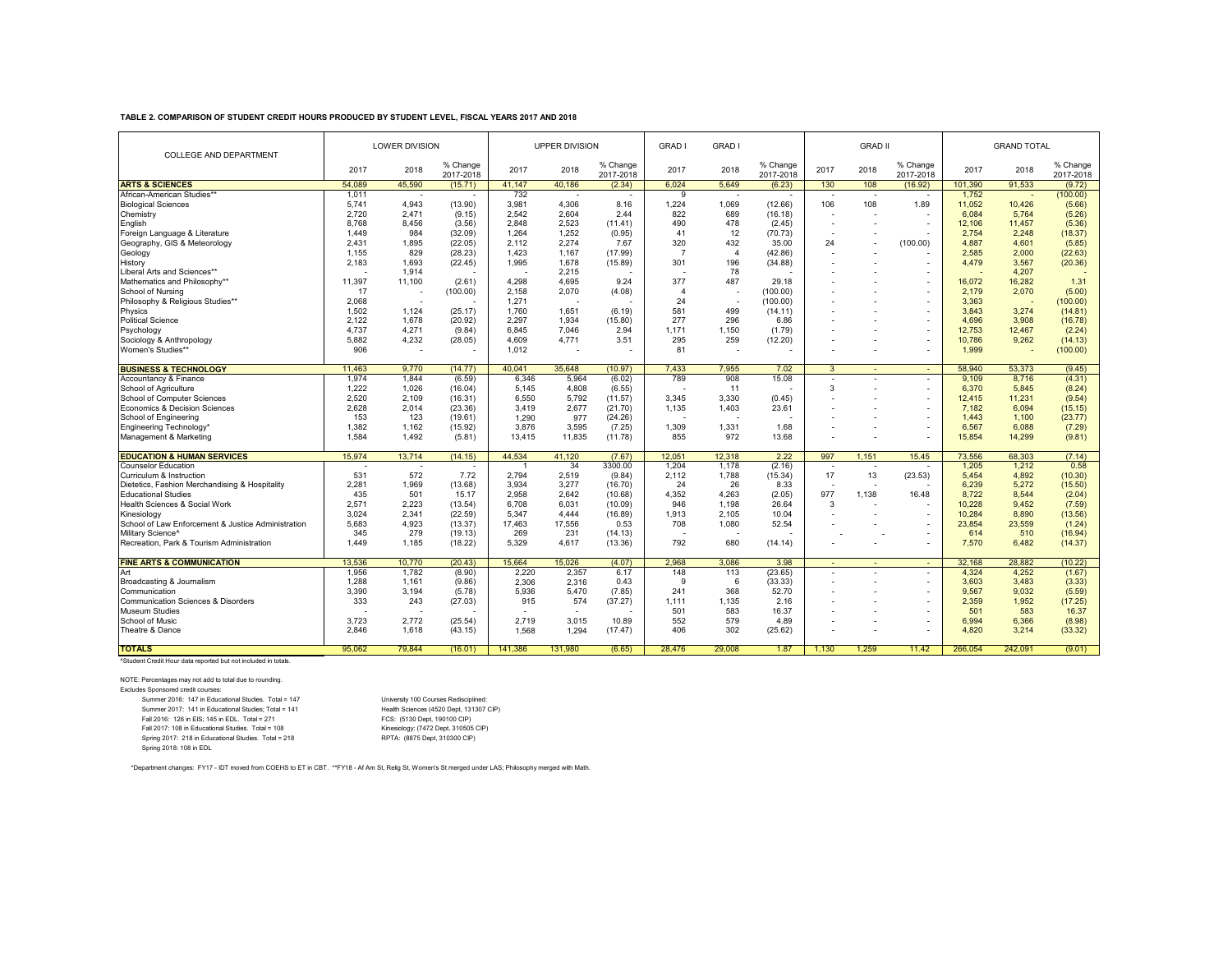### **FY18 Revenue & Expense (Excluding Lapse Period Spending)**

#### **Macomb Campus**

|                               |              |              |    | Other            |    |             |
|-------------------------------|--------------|--------------|----|------------------|----|-------------|
|                               |              | GRF & Income |    | Non-Appropriated |    |             |
|                               |              | Funds        |    | Funds            |    | Total       |
| Revenue                       | <sup>S</sup> | 100,846,204  | \$ | 108,405,472      | S  | 209,251,676 |
| Expense                       |              |              |    |                  |    |             |
| <b>Personal Services</b>      | \$           | 80,590,022   | \$ | 12,897,163       |    | 93,487,185  |
| Operating                     |              | 21,967,535   |    | 93,522,226       |    | 115,489,761 |
| Total FY2018 Operating Budget | S            | 102,557,558  | \$ | 106,419,388      | S  | 208,976,946 |
| <b>Net Gain/Loss</b>          | S            | (1,711,354)  | S  | 1,986,084        | \$ | 274,730     |

|                               |              | <b>Quad Cities Campus</b> |                  |    |             |
|-------------------------------|--------------|---------------------------|------------------|----|-------------|
|                               |              |                           | Other            |    |             |
|                               | GRF & Income |                           | Non-Appropriated |    |             |
|                               |              | Funds                     | Funds            |    | Total       |
| Revenue                       | \$           | 9,225,667                 | \$<br>5,446,326  | S  | 14,671,993  |
| Expense                       |              |                           |                  |    |             |
| <b>Personal Services</b>      |              | 9,087,639                 | 1,558,860        |    | 10,646,499  |
| Operating                     |              | 1,956,381                 | 3,526,583        | S  | 5,482,964   |
| Total FY2018 Operating Budget | S            | 11,044,020                | \$<br>5,085,443  | \$ | 16,129,463  |
| <b>Net Gain/Loss</b>          | S            | (1,818,353)               | \$<br>360,883    | S  | (1,457,470) |

|                               |    | University   |                   |              |               |  |
|-------------------------------|----|--------------|-------------------|--------------|---------------|--|
|                               |    |              |                   |              |               |  |
|                               |    | GRF & Income | Non-Appropriated  |              |               |  |
|                               |    | Funds        | Funds             | Total        |               |  |
| Revenue                       | \$ | 110,071,871  | \$<br>113,851,798 | <sup>S</sup> | 223,923,669   |  |
| Expense                       |    |              |                   |              |               |  |
| <b>Personal Services</b>      | \$ | 89,677,661   | 14,456,023        |              | 104, 133, 684 |  |
| Operating                     |    | 23,923,917   | 97,048,809        |              | 120,972,725   |  |
| Total FY2018 Operating Budget | S  | 113,601,578  | \$<br>111,504,832 | S            | 225,106,409   |  |
| <b>Net Gain/Loss</b>          | \$ | (3,529,707)  | \$<br>2,346,966   | S            | (1, 182, 741) |  |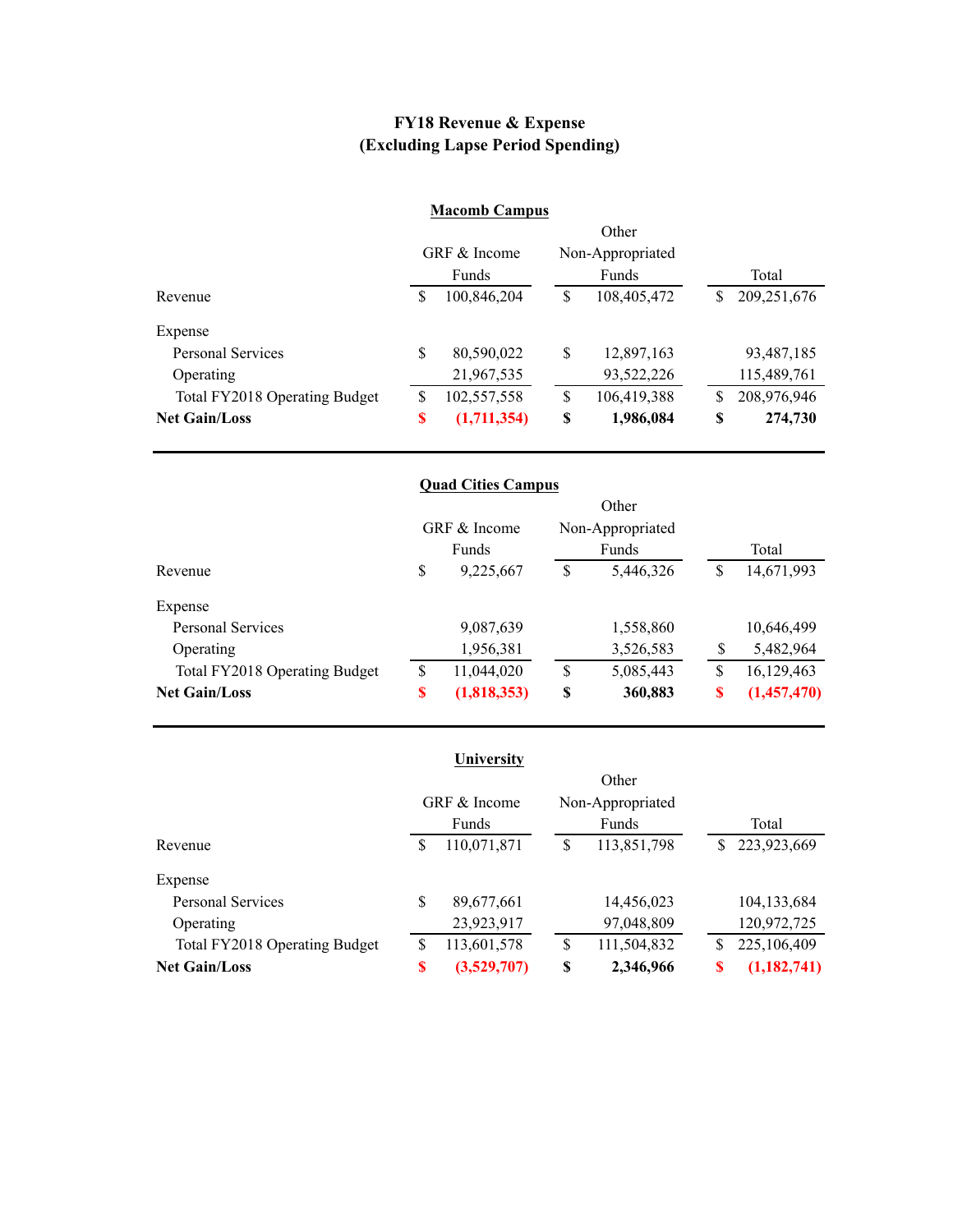#### **FY18 Revenue & Expense**

(Excluding Lapse-Period Spending)

#### **Macomb Campus**

|                                    | State         |              | University        |    | Other Non-   |    |             |
|------------------------------------|---------------|--------------|-------------------|----|--------------|----|-------------|
|                                    |               | Appropriated | Income            |    | Appropriated |    |             |
|                                    |               | Funds        | Funds             |    | Funds        |    | Total       |
| Revenue                            |               |              |                   |    |              |    |             |
| <b>State Appropriations</b>        | \$            | 42,596,644   |                   |    |              | \$ | 42,596,644  |
| Tuition                            |               |              | 65,137,811        |    |              | \$ | 65,137,811  |
| Waivers                            |               |              | (7,328,999)       |    |              | \$ | (7,328,999) |
| Write-Offs                         |               |              | (2,860,856)       |    |              | \$ | (2,860,856) |
| Distance Ed Charge, net            |               |              | 1,732,192         |    |              | \$ | 1,732,192   |
| Interest                           |               |              | 208,996           |    | 150,819      | \$ | 359,815     |
| Student Fees, net                  |               |              |                   |    | 12,825,646   | \$ | 12,825,646  |
| Other                              |               |              | 1,360,417         |    | 95,429,006   | \$ | 96,789,423  |
| Total                              |               | 42,596,644   | 58,249,560        |    | 108,405,471  |    | 209,251,675 |
| Expense                            |               |              |                   |    |              |    |             |
| <b>Personal Services</b>           |               | 40,294,136   | 41,063,243        |    | 12,897,163   |    | 94,254,541  |
| Medicare                           |               | 719,590      | 360,017           |    |              |    | 1,079,607   |
| <b>Contractual Services</b>        |               |              | 9,003,005         |    | 12,677,071   |    | 21,680,076  |
| Travel                             |               |              | 292,567           |    | 517,698      |    | 810,265     |
| Commodities                        |               |              | 807,822           |    | 1,925,334    |    | 2,733,155   |
| Equipment                          |               |              | 1,650,556         |    | 968,449      |    | 2,619,006   |
| Awards & Grants and Matching Funds |               |              | 7,264,594         |    | 75,053,859   |    | 82,318,454  |
| <b>Telecommunication Services</b>  |               |              | 287,998           |    | 454,880      |    | 742,878     |
| Operation of Automotive Equipment  |               |              | 129,299           |    | 256,134      |    | 385,433     |
| Permanent Improvements             |               |              | 20,594            |    | 23,025       |    | 43,619      |
| <b>CMS</b> Health Insurance        |               | 1,582,918    |                   |    |              |    | 1,582,918   |
| Other                              |               |              |                   |    | 1,645,776    |    | 1,645,776   |
| Cost Shift - QC Overhead           |               |              | (918, 780)        |    |              |    | (918, 780)  |
| Total                              | <sup>\$</sup> | 42,596,644   | \$<br>59,960,914  | \$ | 106,419,389  | \$ | 208,976,946 |
| <b>Net Gain/Loss</b>               |               |              | \$<br>(1,711,354) | S  | 1,986,082    | \$ | 274,729     |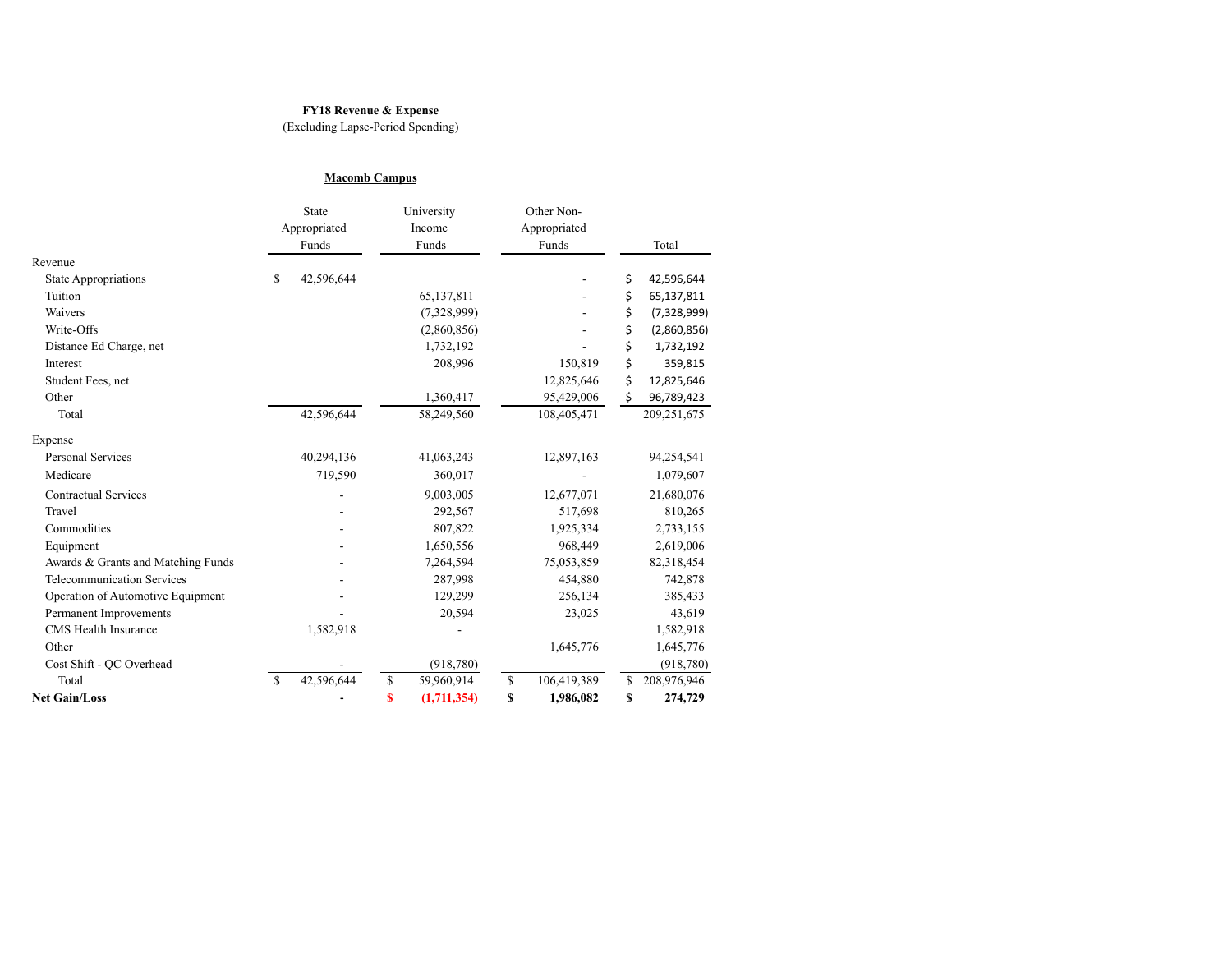#### **FY18 Revenue & Expense**

(Excluding Lapse-Period Spending)

#### **Quad Cities Campus**

|                                    | State<br>Appropriated<br>Funds | University<br>Income<br>Funds | Other Non-<br>Appropriated<br>Funds | Total             |
|------------------------------------|--------------------------------|-------------------------------|-------------------------------------|-------------------|
| Revenue                            |                                |                               |                                     |                   |
| <b>State Appropriations</b>        | 3,704,056.00                   |                               |                                     | 3,704,056.00      |
| Tuition                            |                                | 5,705,763                     |                                     | 5,705,762.95      |
| <b>Tuition Waivers</b>             |                                | (296, 597)                    |                                     | (296, 596.99)     |
| Write-Offs                         |                                | (207, 731)                    |                                     | (207, 730.85)     |
| Distance Ed Charge, net            |                                | 232,628                       |                                     | 232,628.17        |
| Interest                           |                                | 19,811                        | 5,880                               | 25,691.25         |
| Student Fees, net                  |                                |                               | 105,970                             | 105,970.29        |
| Other                              |                                | 67,736                        | 5,334,477                           | 5,402,213.07      |
| Total                              | 3,704,056                      | 5,521,611                     | 5,446,327                           | 14,671,994        |
| Expense                            |                                |                               |                                     |                   |
| <b>Personal Services</b>           | \$<br>3,431,764                | \$<br>4,888,518               | \$<br>1,558,860                     | \$<br>9,879,143   |
| Medicare                           | 110,410                        |                               |                                     | \$<br>110,410     |
| <b>Contractual Services</b>        |                                | 973,236                       | 1,113,861                           | \$<br>2,087,097   |
| Travel                             |                                | 55,983                        | 46,547                              | \$<br>102,530     |
| Commodities                        |                                | 130,480                       | 128,798                             | \$<br>259,278     |
| Equipment                          |                                | 86,505                        | 220,171                             | \$<br>306,676     |
| Awards & Grants and Matching Funds |                                | 243,159                       | 1,992,236                           | \$<br>2,235,395   |
| <b>Telecommunication Services</b>  |                                | 28,904                        | 2,993                               | \$<br>31,897      |
| Operation of Automotive Equipment  |                                | 4,249                         | 21,977                              | \$<br>26,225      |
| Permanent Improvements             |                                | 10,150                        |                                     | \$<br>10,150      |
| <b>CMS</b> Health Insurance        | 161,882.33                     |                               |                                     | \$<br>161,882     |
| Other                              |                                |                               |                                     | \$                |
| Macomb Instruction & Travel        |                                | 592,317                       |                                     | \$<br>592,317     |
| Macomb Administrative Dept Support |                                | 326,463                       |                                     | \$<br>326,463     |
| Total                              | \$<br>3,704,056                | \$<br>7,339,964               | \$<br>5,085,443                     | \$<br>16,129,463  |
| <b>Net Gain/Loss</b>               | \$                             | \$<br>(1,818,353)             | \$<br>360,884                       | \$<br>(1,457,469) |

92.00%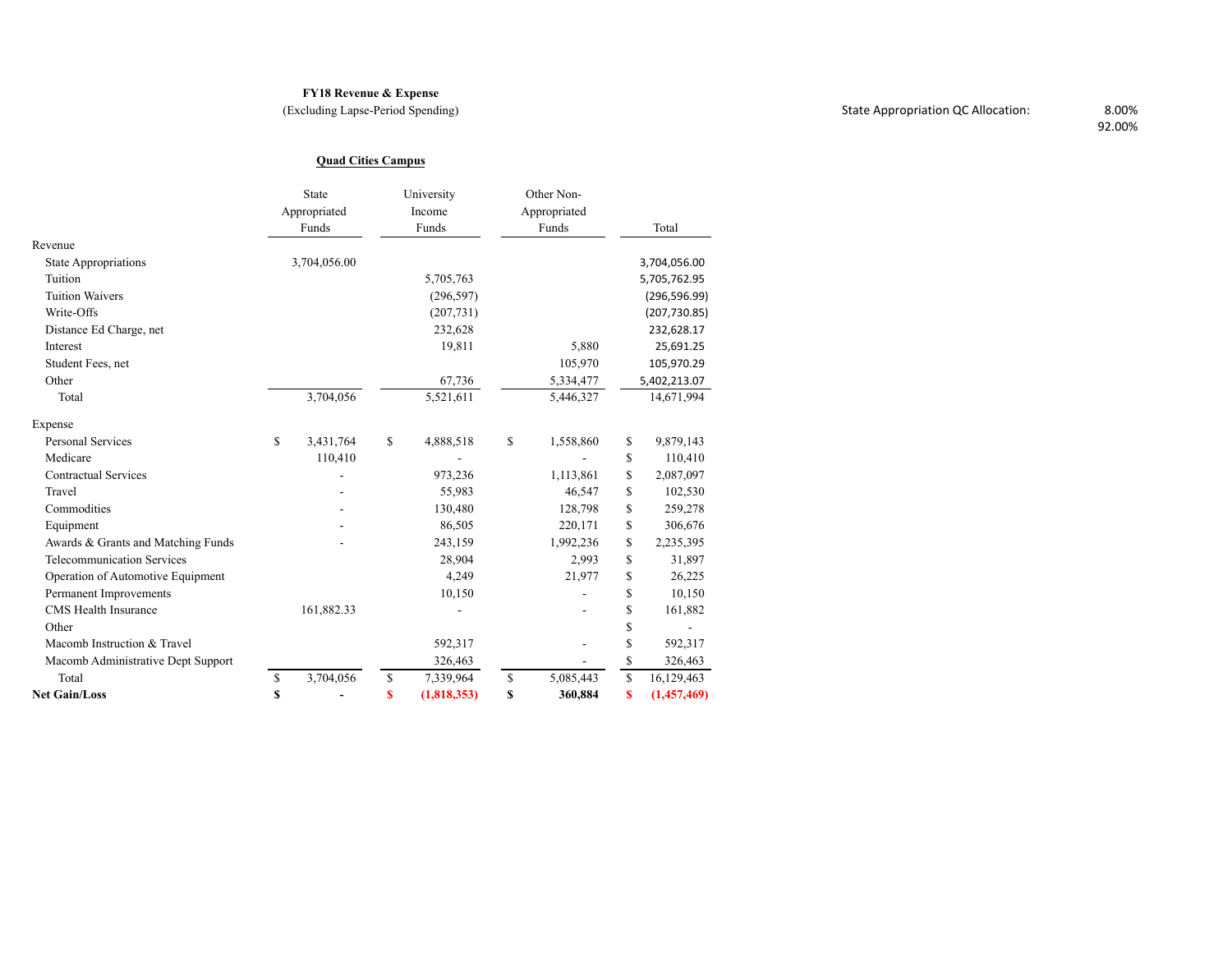#### **FY18 Revenue & Expense**

(Excluding Lapse-Period Spending)

#### **University**

|                                    | State            |             | University  |    | Other Non-   |                     |
|------------------------------------|------------------|-------------|-------------|----|--------------|---------------------|
|                                    | Appropriated     |             | Income      |    | Appropriated |                     |
|                                    | Funds            |             | Funds       |    | Funds        | Total               |
| Revenue                            |                  |             |             |    |              |                     |
| <b>State Appropriations</b>        | 46,300,700       |             |             |    |              | 46,300,700          |
| Tuition                            |                  |             | 70,843,574  |    |              | 70,843,574          |
| Waivers                            |                  |             | (7,625,596) |    |              | (7,625,596)         |
| Write-Offs                         |                  |             | (3,068,587) |    |              | (3,068,587)         |
| Distance Ed Charge, net            |                  |             | 1,964,820   |    |              | 1,964,820           |
| Interest                           |                  |             | 228,808     |    | 156,699      | 385,507             |
| Fees                               |                  |             |             |    | 12,931,616   | 12,931,616          |
| Other                              |                  |             | 1,428,153   |    | 100,763,483  | 102,191,636         |
| Total                              | 46,300,700       |             | 63,771,171  |    | 113,851,798  | 223,923,669         |
| Expense                            |                  |             |             |    |              |                     |
| <b>Personal Services</b>           | \$<br>43,725,900 | \$          | 45,951,761  | \$ | 14,456,023   | \$<br>104,133,684   |
| Medicare                           | 830,000          |             | 360,017     |    |              | \$<br>1,190,017     |
| <b>Contractual Services</b>        |                  |             | 9,976,241   |    | 13,790,933   | \$<br>23,767,173    |
| Travel                             |                  |             | 348,550     |    | 564,245      | \$<br>912,794       |
| Commodities                        |                  |             | 938,301     |    | 2,054,132    | \$<br>2,992,433     |
| Equipment                          |                  |             | 1,737,061   |    | 1,188,620    | \$<br>2,925,682     |
| Awards & Grants and Matching Funds |                  |             | 7,507,753   |    | 77,046,095   | \$<br>84,553,848    |
| <b>Telecommunication Services</b>  |                  |             | 316,902     |    | 457,873      | \$<br>774,775       |
| Operation of Automotive Equipment  |                  |             | 133,548     |    | 278,110      | \$<br>411,658       |
| Permanent Improvements             |                  |             | 30,744      |    | 23,025       | \$<br>53,769        |
| <b>CMS</b> Health Insurance        | 1,744,800        |             |             |    |              | \$<br>1,744,800     |
| Other                              |                  |             |             |    | 1,645,776    | \$<br>1,645,776     |
| Total                              | \$<br>46,300,700 | $\mathbf S$ | 67,300,878  | \$ | 111,504,832  | \$<br>225,106,409   |
| <b>Net Gain/Loss</b>               |                  | \$          | (3,529,707) | \$ | 2,346,966    | \$<br>(1, 182, 741) |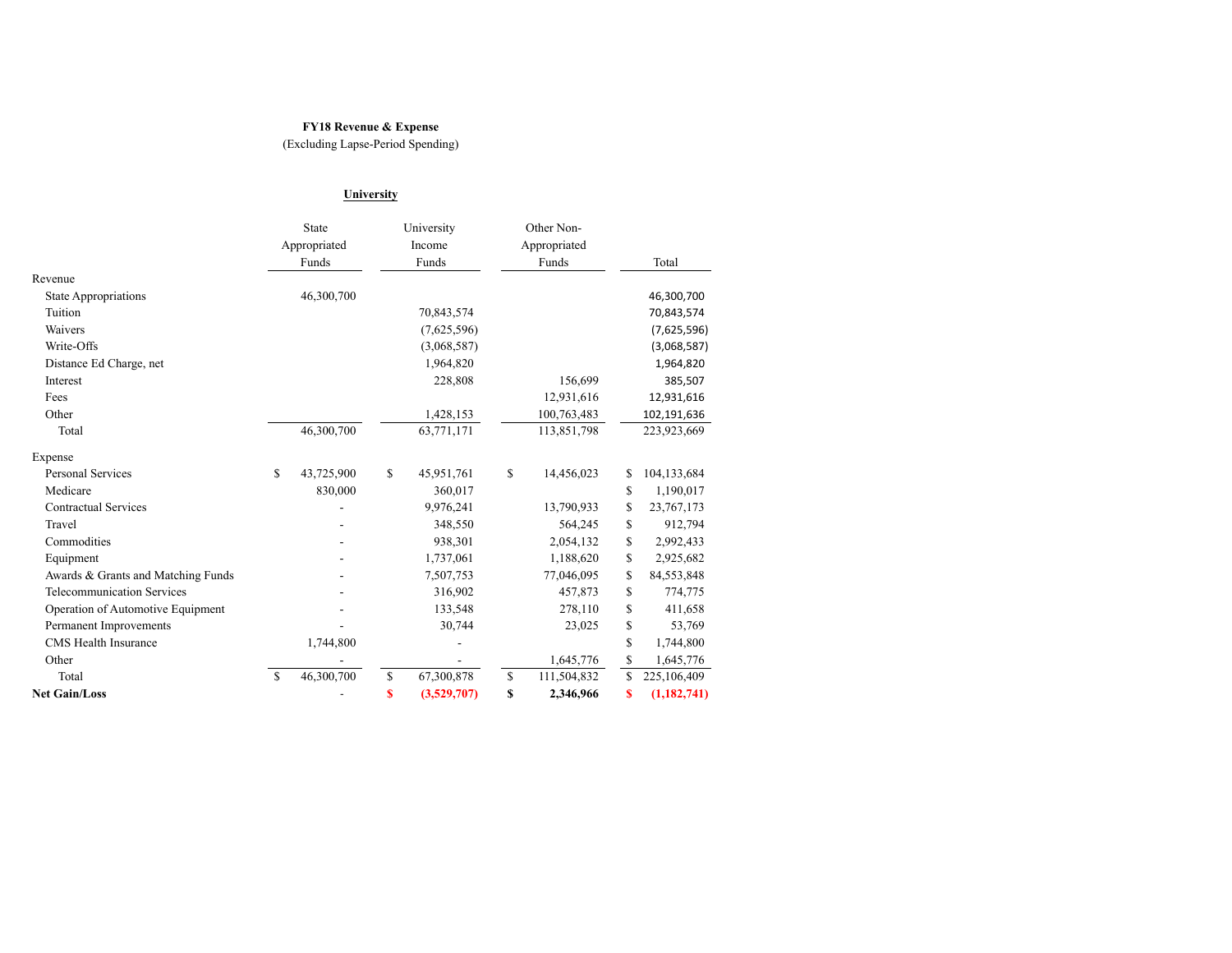

**Hamm, Annette <ae-hamm@wiu.edu>**

#### **additional cost expenditures info/corrections**

1 message

**Pynes, Christopher** <ca-pynes@wiu.edu> Wed, Feb 13, 2019 at 7:12 PM To: Christopher Pynes <ca-pynes@wiu.edu> Cc: Annette E Hamm <AE-Hamm@wiu.edu> Bcc: AE-Hamm@wiu.edu

Dear Senators,

First, let me thank those of you who can make the meeting tomorrow, and remind you that we only have the room until 5:30. Second, I want to make clear that the const expenditure report is not a report that was created to pit faculty against faculty on this campus or between campuses. We are ONE university with two campus locations. The main goal is to help make clear the income and expenditures of the university as a whole. There are many reason this information is important, and it's one reason Trustee Lester asked for this kind of cost accounting. He is charged with a fiduciary responsibility for the university in his decision making, and he rightly wanted to include this accounting as part of his decision making processes. I for one hope that the BTC will take the lead on these projects in the future for the good of us all.

#### **Some explanations and minor corrections to the report.**

(1) Some people have objected that ExCo gave the report out on a Monday for a Tuesday meeting. This is true, but is was an effort to put newly obtained information into the report. We also made it electronically accessible to Senators on both campuses when we realized that mail wouldn't make it to the QC in any kind of a timely fashion. The delay was just an artifact of trying to get the most information we could into the report and try to meet the Friday deadline for distribution. Finally, this report has no action item associated with it, and as such, the delay didn't affect any voting decisions.

(2) Bottom of page 4. "The Four Bucket System Enrollment Rules" were actually implemented on August 19, 2009. The 2014 date refers to the elimination of IQ sections for those of you who remember those. And the rules for the four bucket system were updated in 2015 according to the document. I don't know what rules were changed or how it affected enrollment calculations.

(3) Several gimlet-eyed folks have pointed out that page 4, the 602 AIMS chart has a typo: the 24,269 should be 242,619, which should be obvious from the line above. Thank you all for telling me.

(4) Right under the 602 chart, there is a paragraph that states "...Macomb is responsible for roughly 92% of SCH..." A more accurate way to express this is to say that Macomb is responsible for 92% of tuition dollars collected. ExCo was a bit slopping in working here.

(5) Finally, there is some debate about how extension/online SCH production should be divided. One way, the 602 AIMS report is calculated by assigning all extension SCH by the student's campus. The note at the end of the Enrollment Reporting Rules is extremely important in understanding this. It reads: "A student's total Extension hours will be in one Extension location (not split between Macomb Extension/Quad Cities Extension), depending upon the campus they are counted for their current academic career/degree."

What this means is that all QC students get their extension hours counted to the QC no matter where the faculty member who teaches that class is based. This is different than if a QC student came to Macomb and took a class. That would be credited to Macomb. This rule makes it so that QC designated students and students in QC programs have all their extension SCH hours credited to the QC.

There are at least three other ways to look at this extension data: %of extension classes offered by the instructor campus, % of SCH by instructor campus, and % of salary cost for direct instruction by instructor campus. Those percentages are in order: 84/16, 85/15, and 82/18 respectively. (NOTE: I am also under the impression that these percentages do not include military or extension site course, which would bring the Macomb percentage up because they teach the vast majority of those courses.)

Here is an image of the chart, provided by IRP, that doesn't copy well into email reflecting those percentages.